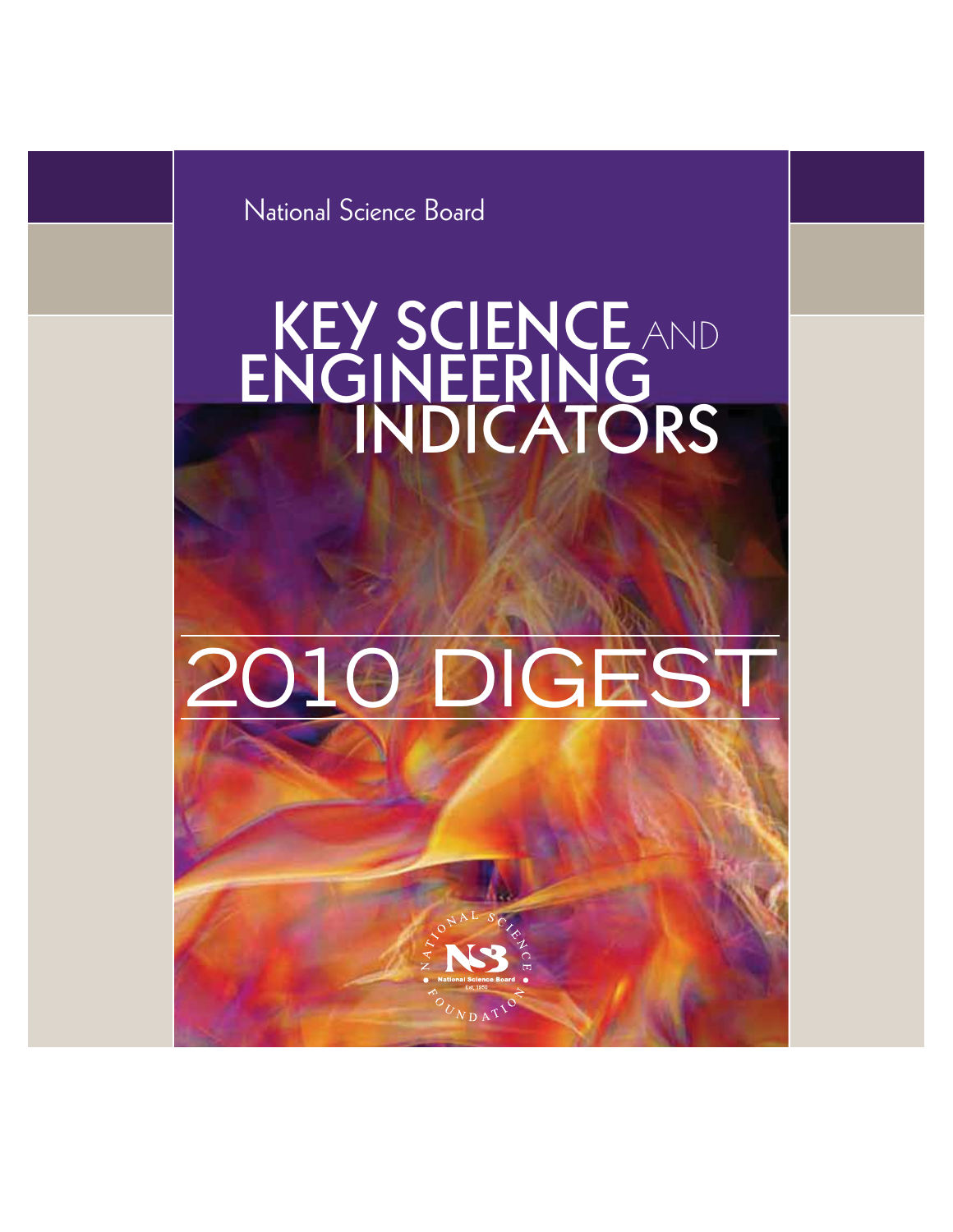### **NATIONAL SCIENCE BOARD**

- **Steven C. Beering,** Chairman, President Emeritus, Purdue University
- **Patricia D. Galloway,** Vice Chairman, Chief Executive Officer, Pegasus Global Holdings, Inc., Cle Elum, Washington
- **Mark R. Abbott,** Dean and Professor, College of Oceanic and Atmospheric Sciences, Oregon State University
- **Dan E. Arvizu,** Director and Chief Executive, National Renewable Energy Laboratory, Golden, Colorado
- **Barry C. Barish,**\* Director, Global Design Effort for International Linear Collider, Linde Professor of Physics, Emeritus, California Institute of Technology
- **Camilla P. Benbow,** Patricia and Rodes Hart Dean of Education and Human Development, Peabody College of Education and Human Development, Vanderbilt University
- **Ray M. Bowen,** President Emeritus, Texas A&M University
- **John T. Bruer,** President, The James S. McDonnell Foundation, St. Louis
- **G. Wayne Clough,** Secretary, Smithsonian Institution, Washington, DC
- **France A. Córdova,** President, Purdue University

**Kelvin K. Droegemeier,** Vice President for Research, Regents' Professor of Meteorology and Weathernews Chair Emeritus, University of Oklahoma

- **José-Marie Griffiths,** Deputy Director (Biomedical Informatics), TraCS Institute, and Professor, School of Information and Library Science, University of North Carolina at Chapel Hill
- **Esin Gulari,** Dean of Engineering and Science, Clemson University
- **Elizabeth Hoffman,**\* Executive Vice President and Provost, Iowa State University
- **Louis J. Lanzerotti,** Distinguished Research Professor of Physics, Center for Solar-Terrestrial Research, Department of Physics, New Jersey Institute of Technology
- **Alan I. Leshner,** Chief Executive Officer, Executive Publisher, Science, American Association for the Advancement of Science, Washington, DC
- **G. P. "Bud" Peterson,** President, Georgia Institute of Technology
- **Douglas D. Randall,** Professor and Thomas Jefferson Fellow, University of Missouri
- **Arthur K. Reilly,** Senior Director, Strategic Technology Policy, Cisco Systems, Inc., Ocean, New Jersey
- **Diane L. Souvaine,** Professor and Chair, Department of Computer Science, Tufts University
- **Jon C. Strauss,** Interim Dean, Edward E. Whitacre Jr. College of Engineering, Texas Tech University
- **Kathryn D. Sullivan,** Director, Battelle Center for Mathematics and Science Education Policy, John Glenn School of Public Affairs, Ohio State University
- **Thomas N. Taylor,** Roy A. Roberts Distinguished Professor, Department of Ecology and Evolutionary Biology, Curator of Paleobotany in the Natural History Museum and Biodiversity Research Center, The University of Kansas
- **Richard F. Thompson,** Keck Professor of Psychology and Biological Sciences, University of Southern California

#### **MEMBER EX OFFICIO**

- **Arden L. Bement, Jr.,** Director, National Science Foundation
- **Craig R. Robinson,** Acting Executive Officer, National Science Board, and National Science Board Office Director

\* Board Consultant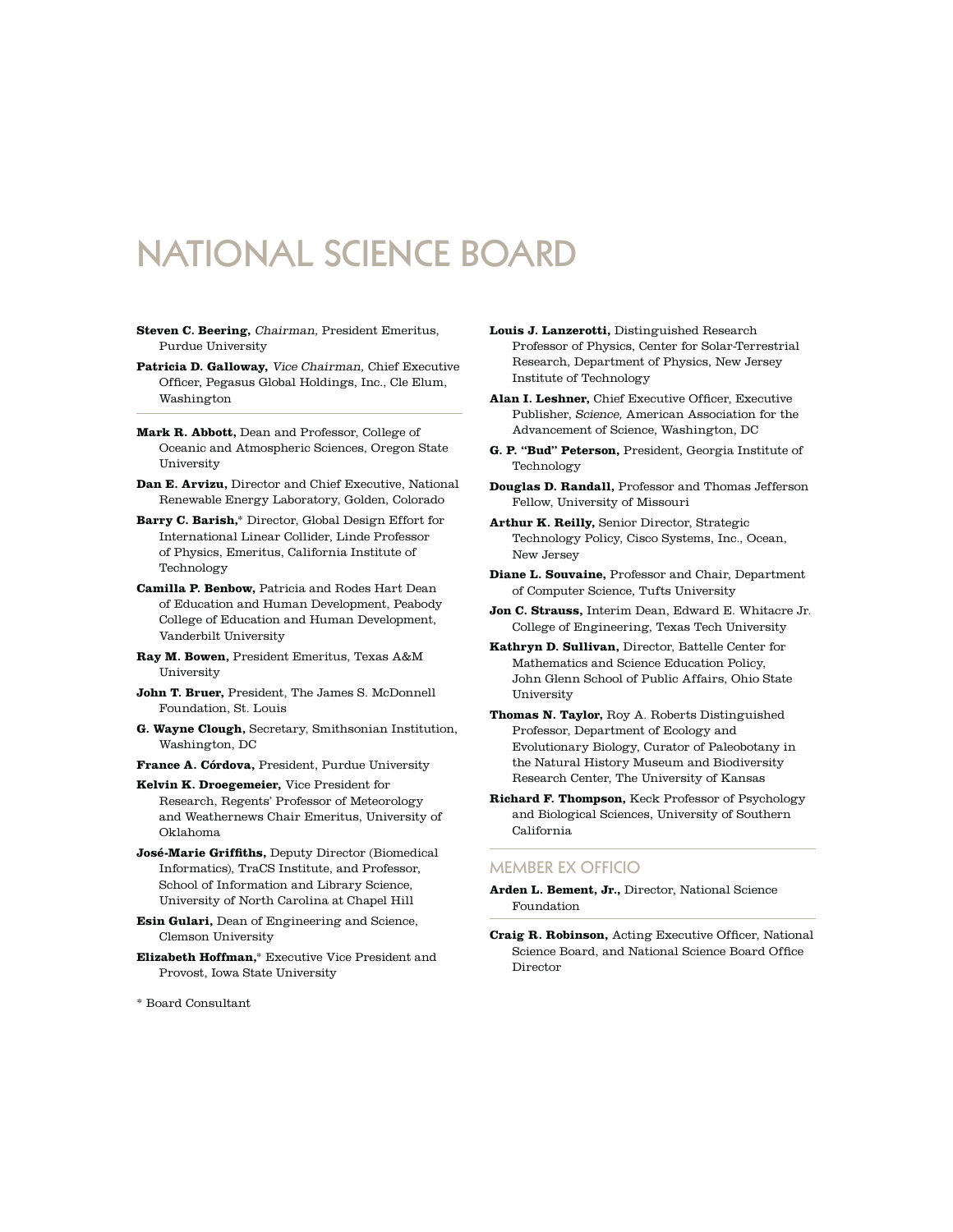# **KEY SCIENCE AND ENGINEERING INDICATORS** 2010 DIGEST

**NSB 10-02**



**JANUARY 2010**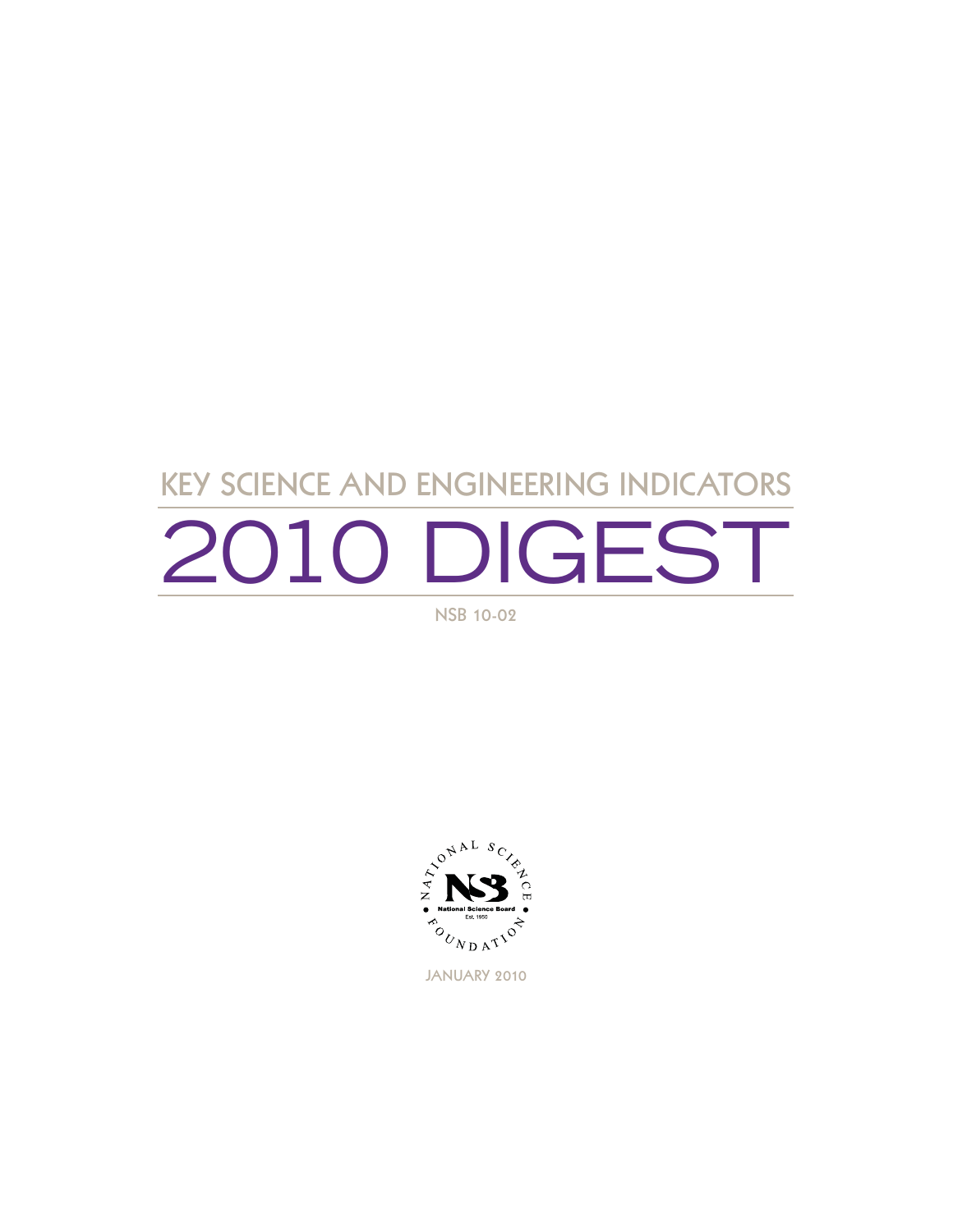### **PREFACE**

**T** he National Science Board (Board) is required under the National Science Foundation (NSF) Act, 42 U.S.C. § 1863 (j) (1) to prepare and transmit the biennial Science and Engineering Indicators (SEI) report to the President and to the Congress by January 15 of every even-numbered year. The report is prepared by the NSF Division of Science Resources Statistics (SRS) under the guidance of the Board. It is subject to extensive review by Board members, outside experts, interested federal agencies, and SRS internal reviewers for accuracy, coverage, and balance.

Indicators are quantitative representations summaries—of factors relevant to the scope, quality, and vitality of the science and engineering (S&E) enterprise. SEI is the major authoritative source of these high-quality U.S. and international data. SEI is factual and policy-neutral; it neither offers policy options nor makes policy recommendations. The indicators included in the report are intended to contribute to the understanding of the current S&E environment.

This digest of key S&E indicators draws from the Board's Science and Engineering Indicators 2010, the 19th volume of this biennial series. The digest serves to draw attention to important trends and data points from across SEI 2010 and to introduce readers to the data resources available in the report. Readers are invited to explore each of the key indicators presented here in more detail in the full report. To that end, each indicator presented in this digest is matched with the SEI 2010 chapter or chapters from which it was drawn. The complete SEI 2010 report and related resources are available on the Web at www.nsf.gov/statistics/indicators/.

Readers may also be interested in resources associated with SEI 2010, which include Globalization of Science and Engineering Research, the Board's companion policy piece to SEI 2010. The section "SEI 2010 Online Resources" at the end of this digest provides a complete list and descriptions of these products and tools. The Board hopes that readers will take advantage of these rich sources of information.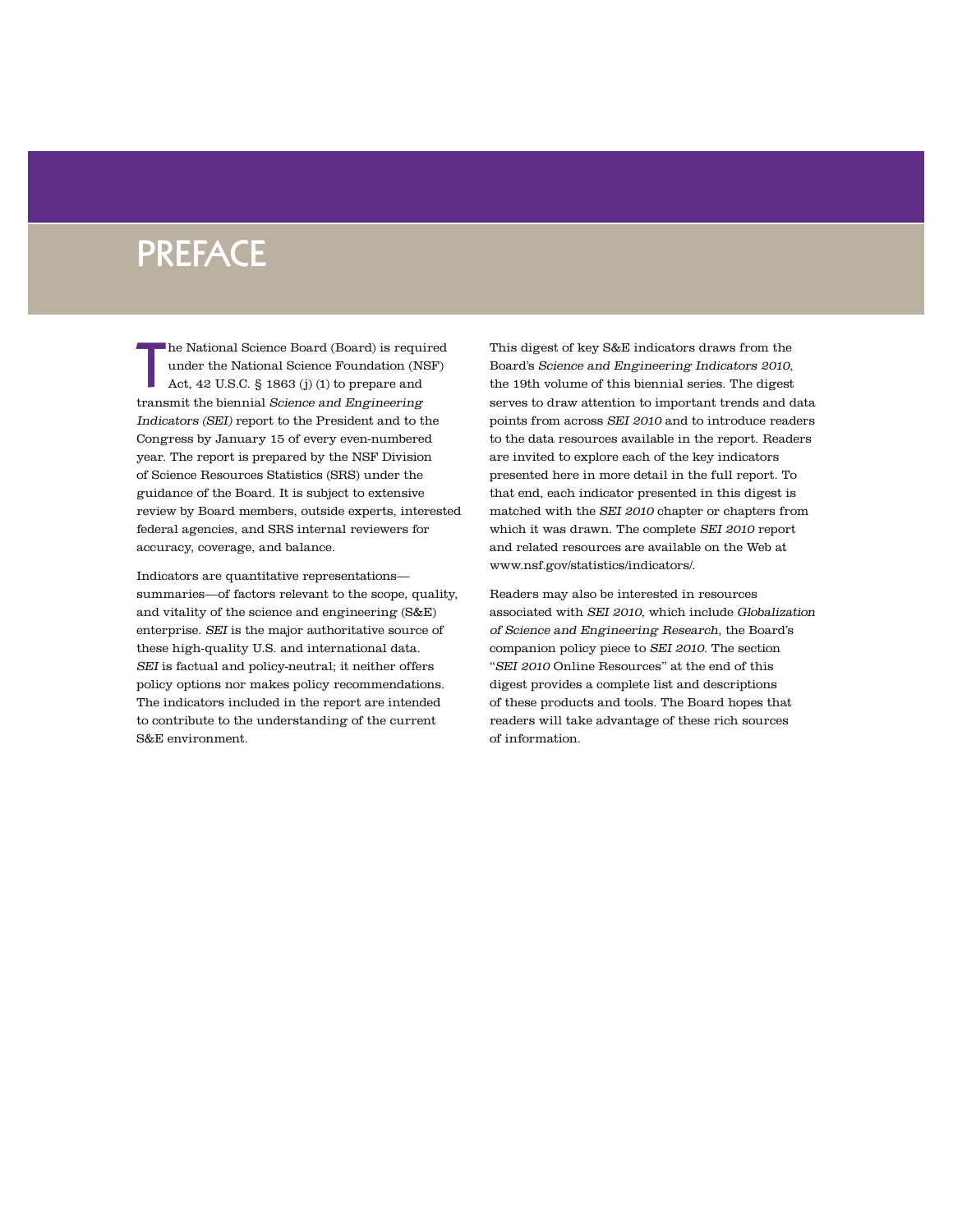### **TABLE OF CONTENTS**

| 2  | <b>Introduction</b>                                   |                                 |
|----|-------------------------------------------------------|---------------------------------|
| 4  | Global R&D: Measuring Commitment to Innovation        |                                 |
|    | $>$ How much?                                         | $>$ Intensity                   |
|    | > Where?                                              | $\frac{1}{2}$ Growth            |
| 6  | <b>U.S. R&amp;D: Funding and Performance</b>          |                                 |
|    | > Funding sources                                     | $>$ Academic R&D support        |
|    | $>$ Types of R&D                                      | > Performers                    |
| 8  | <b>U.S. R&amp;D: Federal Portfolio</b>                |                                 |
|    | > Type of work                                        | $>$ Focus                       |
|    | > Support for S&E fields                              | $>$ Performers                  |
|    | > Agency support                                      |                                 |
| 10 | <b>U.S. S&amp;E Workforce: Trends and Composition</b> |                                 |
|    | > Workforce growth                                    | > Field of degree               |
|    | $>$ S&E education                                     | > Nationality                   |
| 12 | <b>Research Outputs: Publications and Patents</b>     |                                 |
|    | $>$ Publications                                      | > Patents                       |
|    | > Research portfolios                                 | > Science-patent linkage        |
| 14 | Geography of S&T: Globalization of Capabilities       |                                 |
|    | $>$ R&D distribution                                  | > High technology manufacturing |
|    | $>$ Researchers                                       | > High technology exports       |
|    | $>$ Cross-border R&D                                  |                                 |
| 16 | <b>Glossary and Key to Acronyms</b>                   |                                 |
| 17 | <b>Explore Further</b>                                |                                 |

**18 SEI 2010 Online Resources**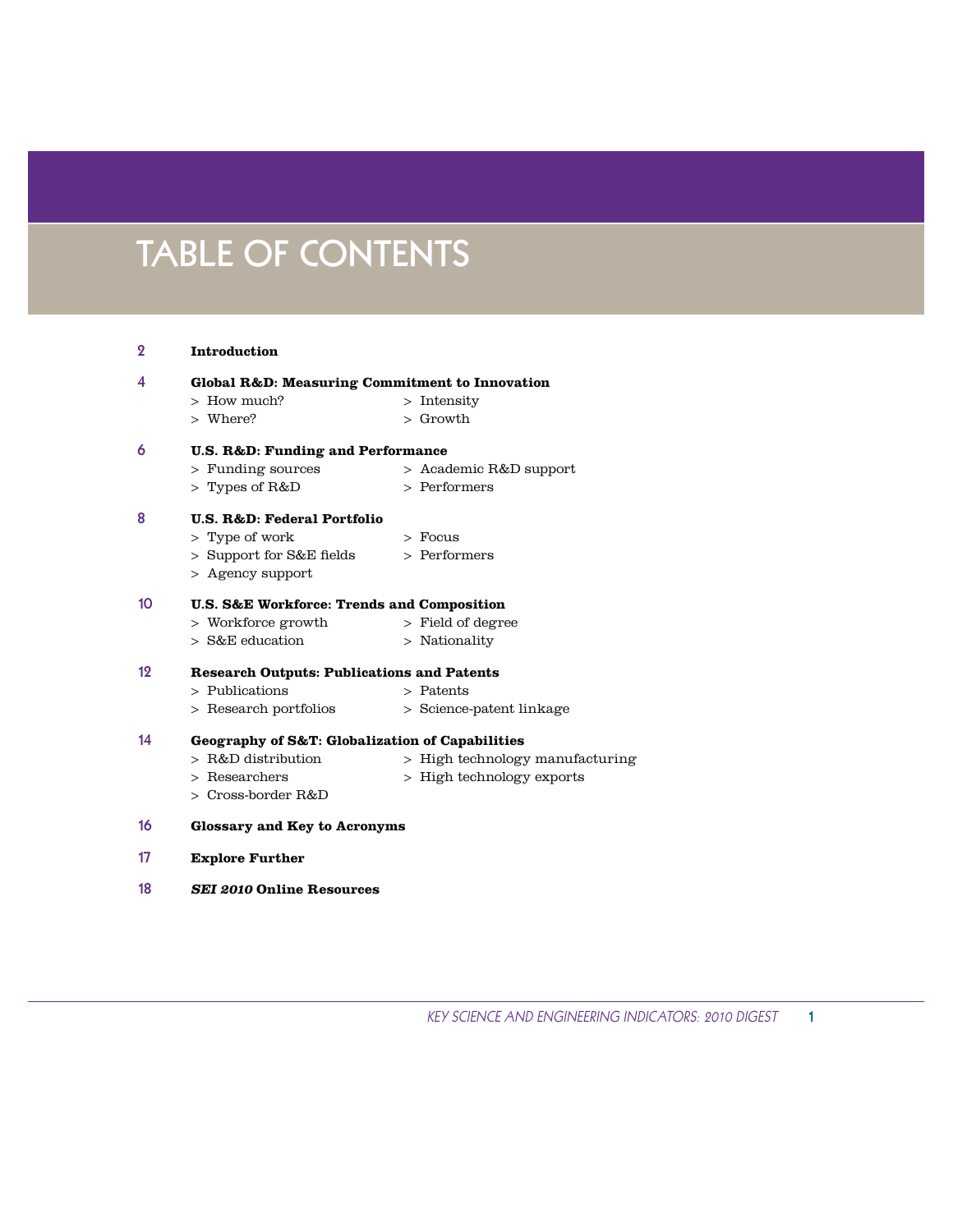### **INTRODUCTION**

**THE UNITED STATES** holds a preeminent position in science and engineering (S&E) in the world, derived in large part from its long history of public and private investment in S&E research and development (R&D) and education. Investment in R&D, science, technology, and education correlate strongly with economic growth, as well as the development of a safe, healthy, and well-educated society.

Many other nations, recognizing the economic and social benefits of such investment, have increased their R&D and education spending. This trend will challenge the world leadership role of the United States.

**2** www.nsf.gov/statistics/digest/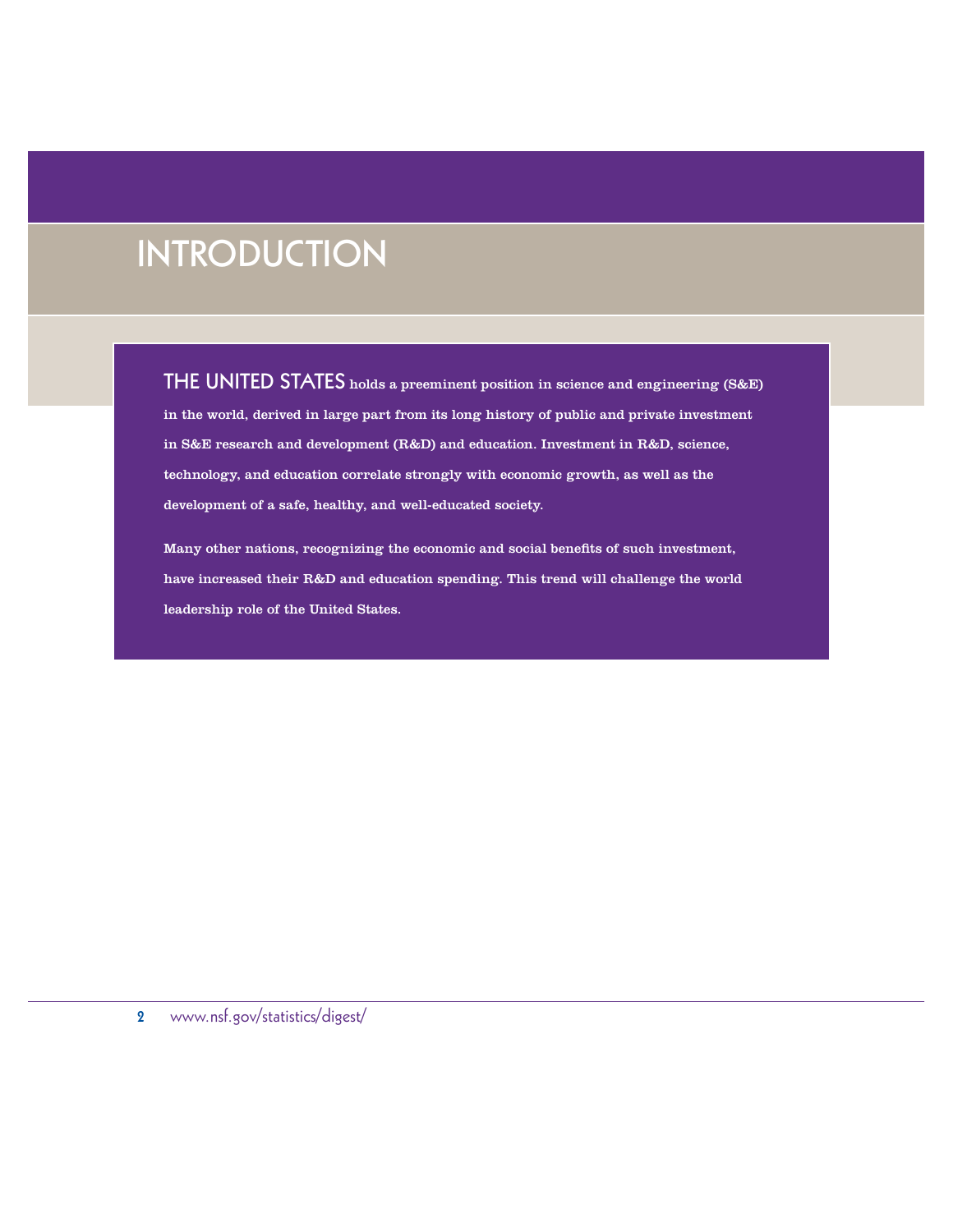#### **KEY S&E INDICATORS**

The National Science Board has selected 31 S&E indicators for inclusion in this digest. These indicators have been grouped into six topical areas. Although each stands alone, collectively these six themes are a snapshot of U.S. R&D capacity and outputs in a global context. Exploration of areas that indicate capacity for innovation is a thread common to many of the themes presented here. As economies worldwide grow increasingly knowledge-intensive and interdependent, capacity for innovation becomes ever more critical.

Three themes provide a worldwide view, picturing R&D spending, research outputs, and science and technology capacities. Three others share a domestic focus, providing indicators of U.S. R&D: funding and performance, federal R&D support, and the U.S. S&E workforce. These topical indicators may vary in successive volumes of the Science and Engineering Indicators series as contemporary S&E policy issues emerge.

#### **WHAT THESE INDICATORS TELL THE NATION**

By selecting a set of general and topical indicators, the Board seeks to contribute to the assessment of the state of U.S. science and engineering and to highlight issues of current opportunity or concern. These measures address an emerging set of trends of particular interest to planners and policymakers at all levels whose decisions affect our national S&E enterprise.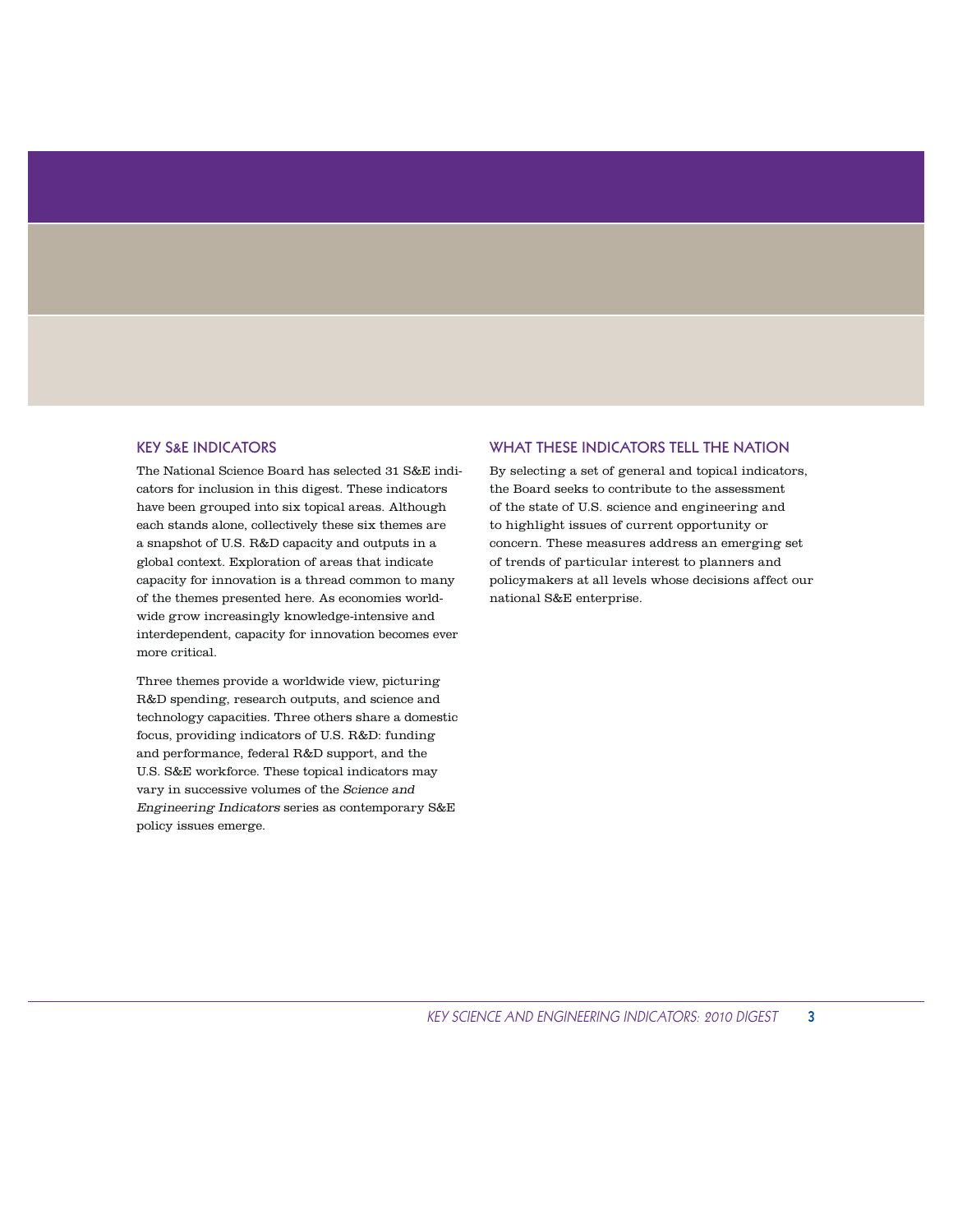### **GLOBAL R&D: MEASURING COMMITMENT TO INNOVATION**

#### **WHY IS THIS IMPORTANT?**

Innovation in the form of new goods, services, or processes builds on new knowledge and technologies, contributes to national competitiveness, and furthers social welfare. Investment in research and development, a major driver of innovation, is vital in knowledge-intensive economies. R&D expenditures indicate the priority given to advancing science and technology relative to other national goals.

#### **KEY OBSERVATIONS:**

#### **A | HOW MUCH?**

R&D expenditures worldwide are estimated to have exceeded \$1 trillion in 2007, up from \$525 billion a decade earlier.

#### **B | WHERE?**

The United States accounted for about one-third of the \$1.1 trillion 2007 worldwide R&D total—more than the EU-27 and more than the eight Asian economies with the largest R&D expenditures.

The rapidly growing R&D expenditures of the Asia-8 economies (China, India, Japan, Malaysia, Singapore, South Korea, Taiwan, Thailand) surpassed those of the EU-27 in 2003.

#### **C | INTENSITY**

R&D intensity measures how much of a country's economic activity (gross domestic product) its R&D investment represents.

Japan committed 3.4% of its GDP to R&D in 2007, more than most other large economies, but was surpassed by South Korea. In comparison, R&D intensity was lower in the United States and the EU-27.

Over the past decade, R&D intensity has grown in Asia and has remained steady in the United States and EU-27.

#### **D | GROWTH**

Growth of R&D expenditures in the United States and the EU-27 averaged 5%–6% annually over the period 1996–2007. Comparable R&D growth rates of the Asia-8 economies often exceeded 10%, and in China's case 20%.

Asian R&D growth reflects rising private spending by domestic and foreign firms as well as increased public R&D spending, designed to support strategic policies that aim to raise economic competitiveness through the development of knowledge-intensive economies.

**4** www.nsf.gov/statistics/digest/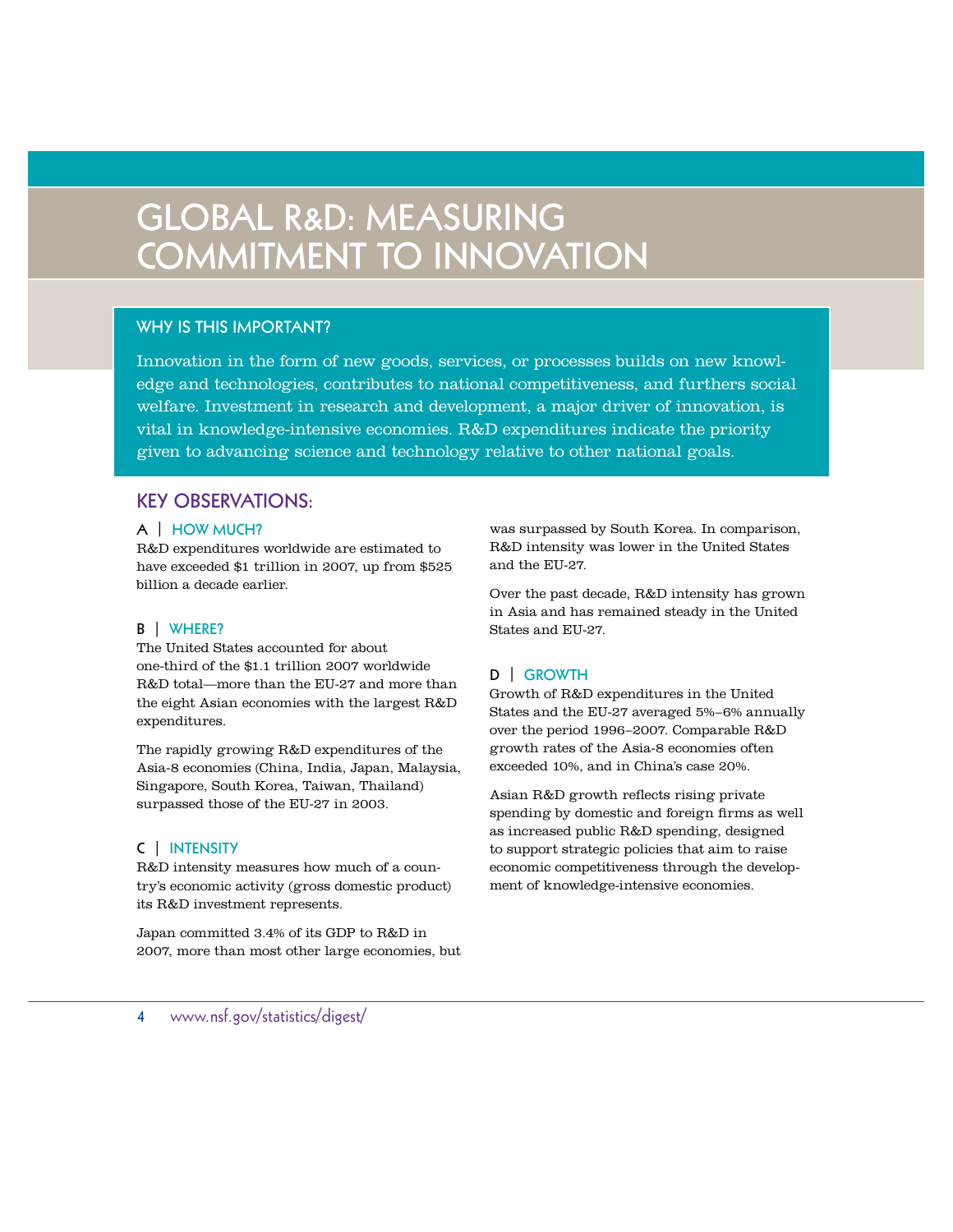



SEI 2010: **Global Patterns of R&D Expenditures,** Chapter 4.



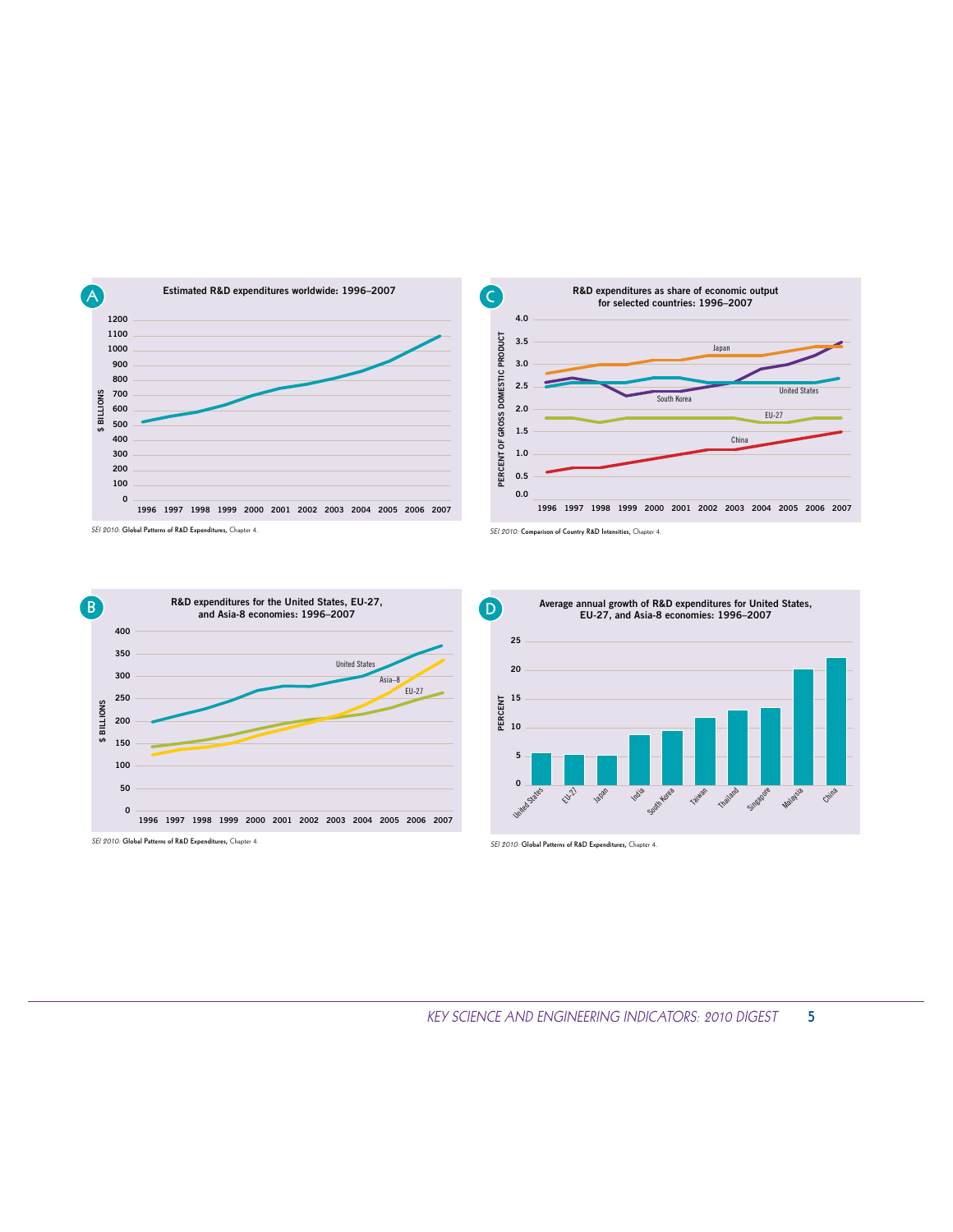### **U.S. R&D: FUNDING AND PERFORMANCE**

#### **WHY IS THIS IMPORTANT?**

Outcomes and benefits of R&D depend not only on the total resources devoted to it but also on the types of R&D these resources support—basic research, applied research, development—and on who performs it.

#### **KEY OBSERVATIONS:**

#### **A | FUNDING SOURCES**

Industry and the federal government are the largest supporters of U.S. R&D. Industry invested \$268 billion in R&D in 2008, 67% of the estimated \$398 billion national total. It has been the main funding source for U.S. R&D since 1980. Federal R&D support in 2008 stood at \$104 billion.

Other sources—chiefly universities and colleges and other not-for-profit organizations—added another \$26 billion.

#### **B | TYPES OF R&D**

Funding sources differ by type of R&D. Industry funds the bulk of applied research and development (\$256 billion of the \$328 billion national total in 2008)—work that aims at practical applications, new products, or novel processes.

Basic research, directed primarily toward increasing knowledge or understanding, has long relied on the federal government for about 60% of its support (\$39 billion of the 2008 \$69 billion national total).

#### **C | ACADEMIC R&D SUPPORT**

The bulk of academic R&D is basic research, amounting to more than half of the nation's total basic research. Sources of support for academic R&D have been stable for nearly two decades: about 60% from the federal government, 20% from institutions' own funds. Industry funding has gradually declined from 7% to about 6%.

#### **D | PERFORMERS**

The nature of R&D varies by performer. Industry is the dominant performer of the nation's development and applied research; the federal government, academic institutions, and other nonprofit organizations combined perform less than 20% of that total.

Universities and colleges are the prime performers of the nation's basic research, a role they uniquely combine with the training of new researchers. Industry's share of basic research performance has recently risen after 9 years of decline.

**6** www.nsf.gov/statistics/digest/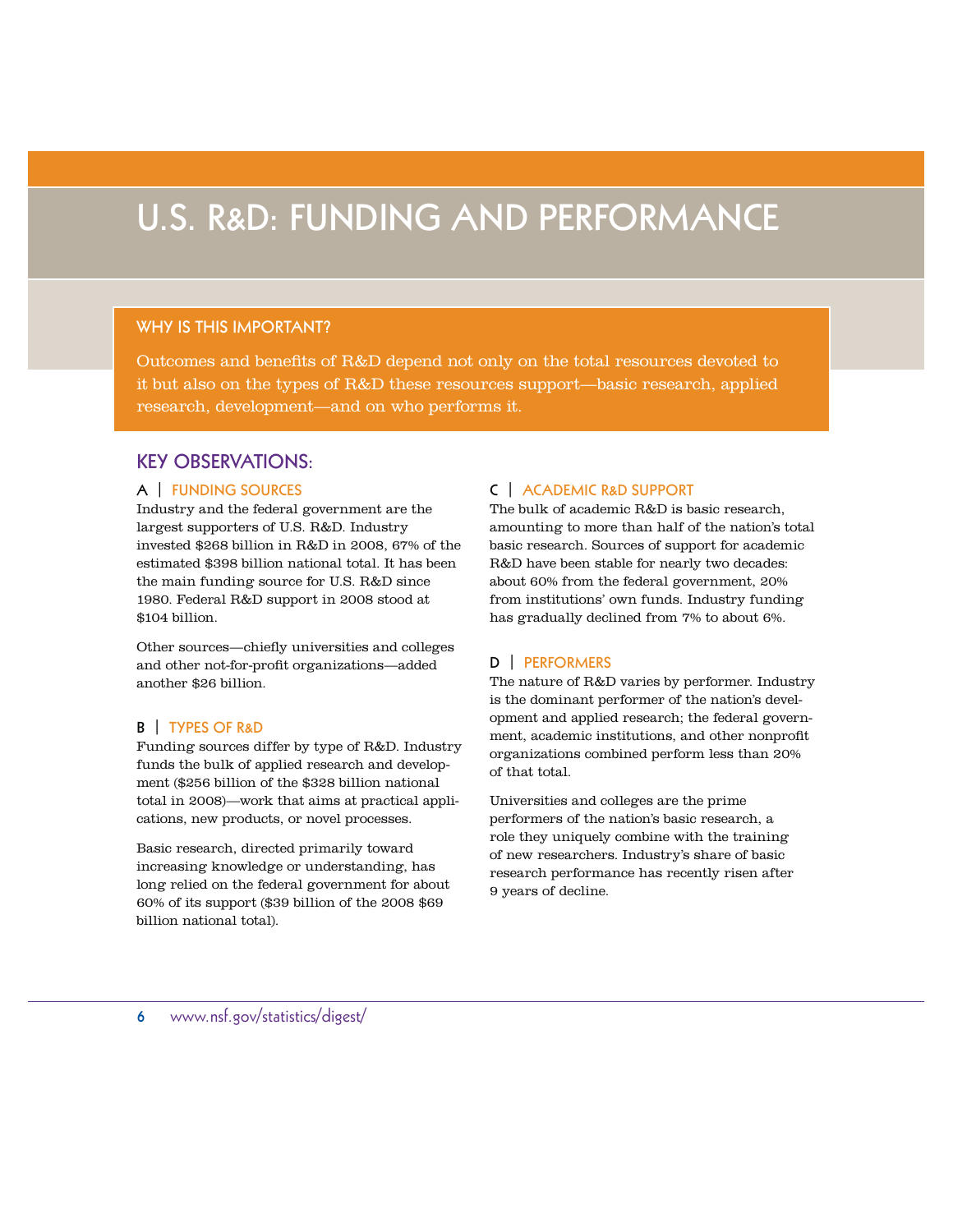

**0**

**20**

Industry

SEI 2010: **Sources of R&D Funding** and **R&D by Character of Work,** Chapter 4.

**20** Othe Industry

**1990 1992 1994 1996 1998 2000 2002 2004 2006 2008 0 1990 1992 1994 1996 1998 2000 2002 2004 2006 2008** Federal government All others

NOTES: 2008 data are preliminary. Federal government is intramural only. SEI 2010: **Performers of R&D** and **R&D by Character of Work,** Chapter 4.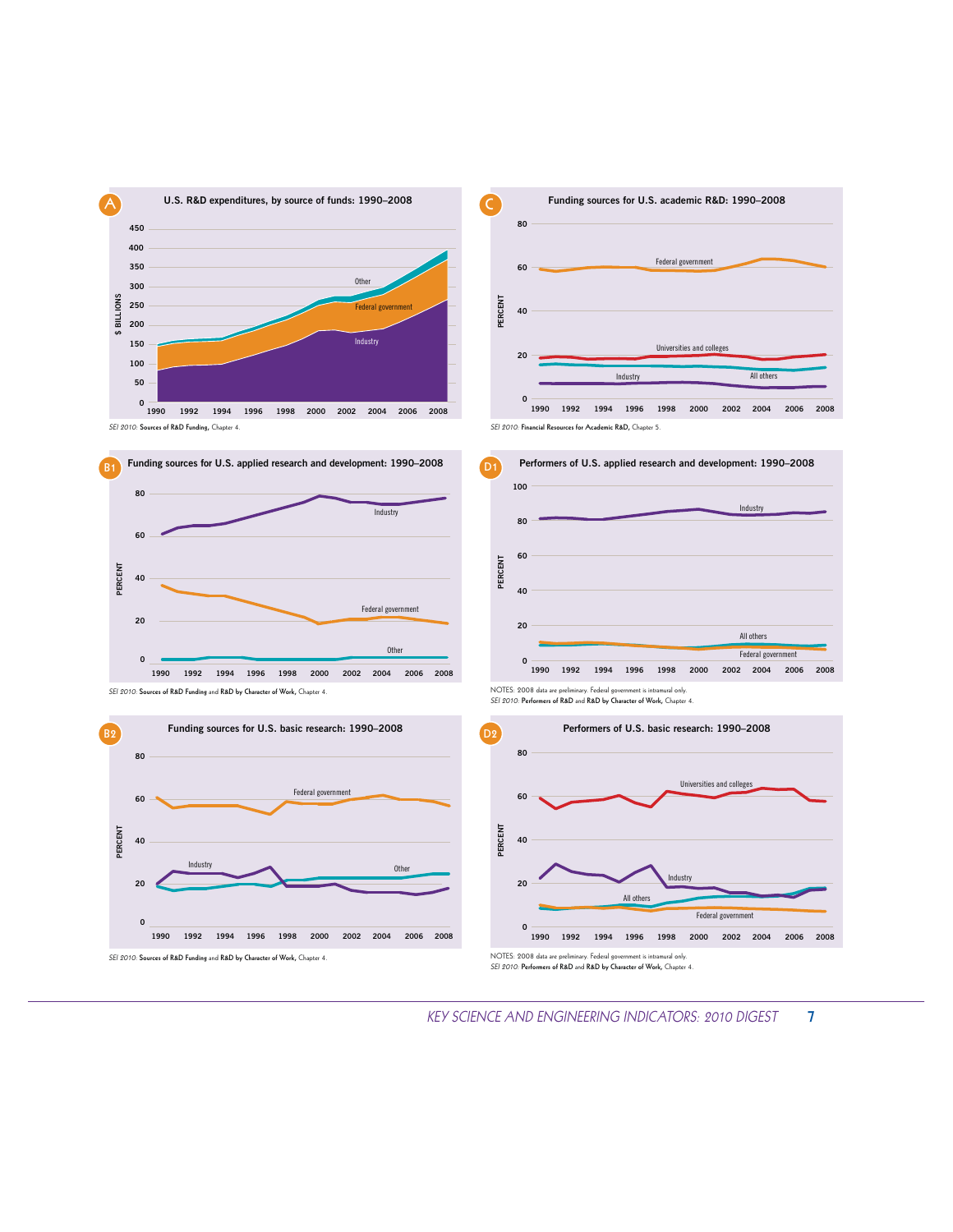### **U.S. R&D: FEDERAL PORTFOLIO**

#### **WHY IS THIS IMPORTANT?**

The distribution of R&D funds by the U.S. federal government provides insight into the nation's broad mission priorities for public expenditures.

#### **KEY OBSERVATIONS:**

#### **A | TYPE OF WORK**

Federal funding of R&D has more than doubled over 20 years (not adjusting for inflation). Federal basic and applied research funds have grown more rapidly than funds for development work. Consequently, research now makes up about half of federal R&D funds.

#### **B | SUPPORT FOR S&E FIELDS**

The life sciences account for half of the federal portfolio of basic and applied research (development funds cannot be sorted into S&E fields), up from about 40% two decades earlier. Funding for physical, environmental, and social sciences and funding for engineering have increased at below average rates.

#### **C | AGENCY SUPPORT**

Agencies of the federal government fund R&D that supports the attainment of agency goals.

The Department of Health and Human Services funds 85% of research in the life sciences (\$29.7 billion in 2008), primarily through the National Institutes of Health. The Departments of Defense and Energy and the National Science Foundation support 77% of research in math/computer sciences and physical sciences (\$8.5 billion).

NSF supports research across the range of S&E fields, principally basic academic research.

DOD, DOE, and the National Aeronautics and Space Administration support about 71% of engineering research (\$9.4 billion in 2008).

#### **D | FOCUS**

The Department of Defense, long the largest federal R&D funding agency, has increased its R&D support strongly in recent years. More than half of the federal government's R&D investment is devoted to defense. More than half of nondefense R&D is related to health, largely funded by the Department of Health and Human Services, primarily through the National Institutes of Health.

#### **E | PERFORMERS**

Different institutions bring different perspectives and approaches to R&D. Academic and nonprofit institutions, which tend to concentrate on basic research, have received steadily increasing federal support. Industry, heavily focused on development and applied research, has recently seen rising federal funding after a decade of no growth.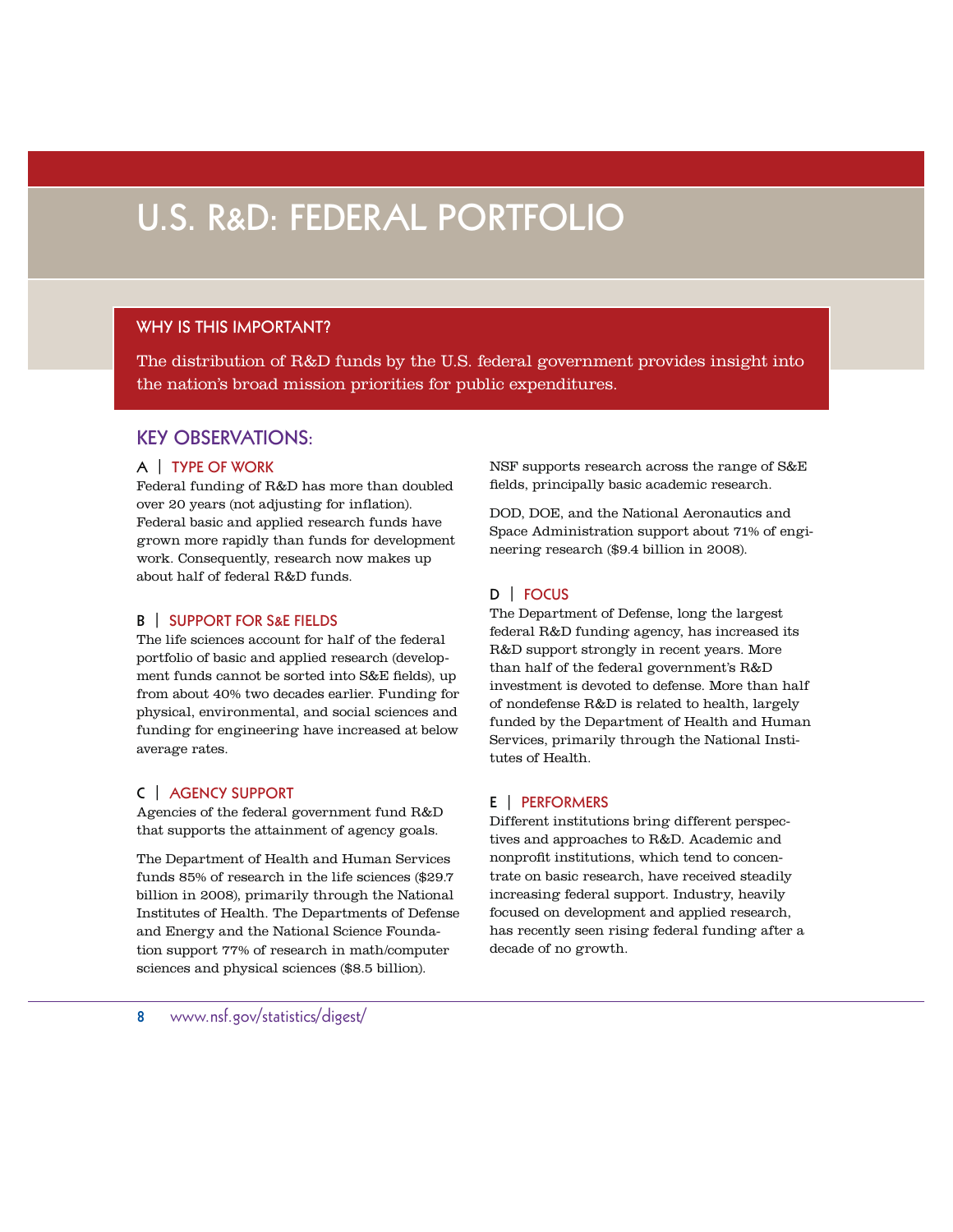







SEI 2010: **Federal Spending on Research by Field,** Chapter 4.



NOTE: 2008 data are preliminary; excludes ARRA stimulus funds. SEI 2010: **Federal Spending on Research by Field,** Chapter 4.



SEI 2010: **Federal R&D Budget by National Objectives,** Chapter 4.



NOTES: 2008 data are preliminary. Federal government is intramural only. SEI 2010: **Federal Spending on R&D by Performer,** Chapter 4.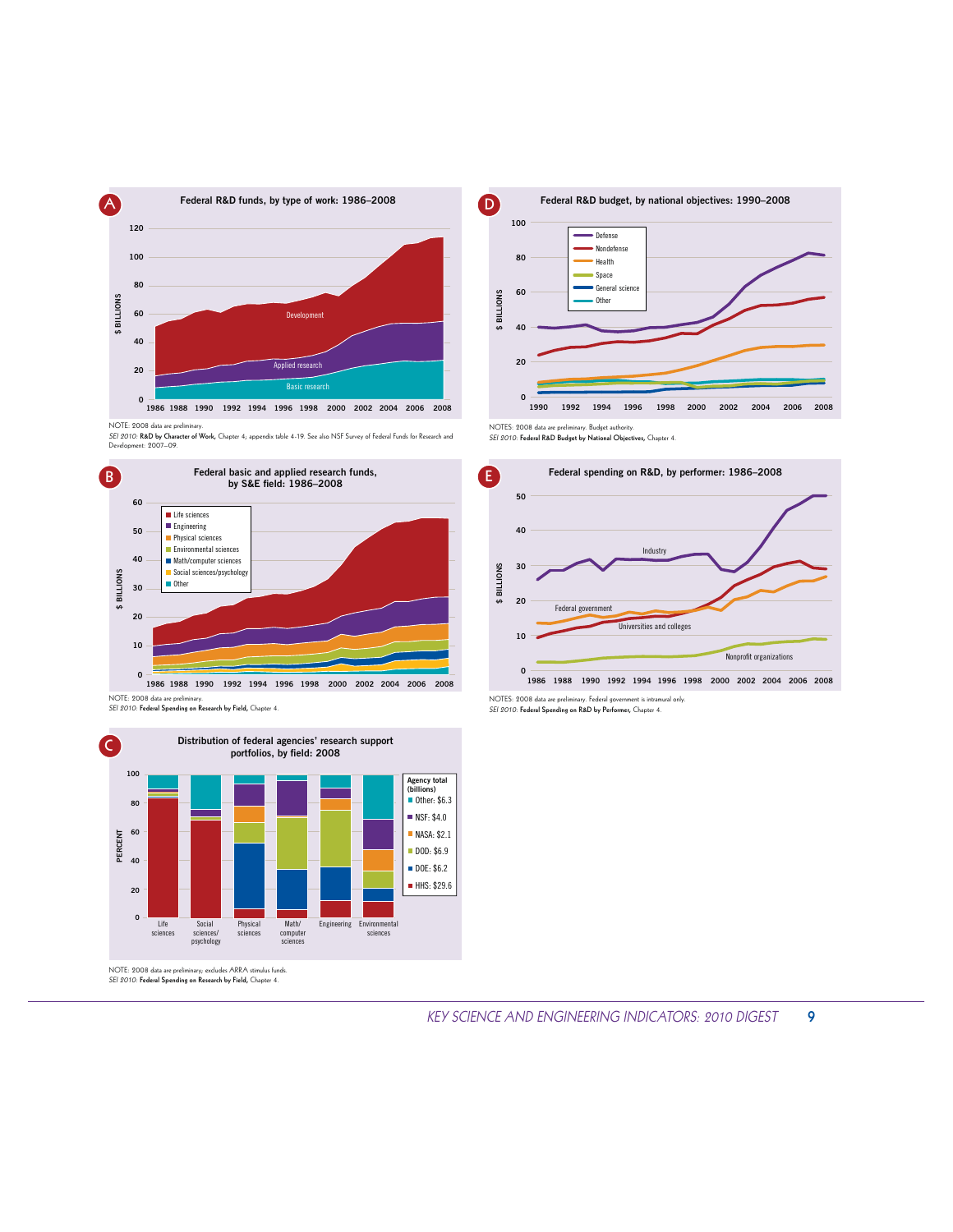### **U.S. S&E WORKFORCE: TRENDS AND COMPOSITION**

#### **WHY IS THIS IMPORTANT?**

A growing S&E workforce is conducive to increased capacity for innovation. As economies become more knowledge-intensive, S&E skills will be needed by those in jobs not traditionally considered part of the S&E workforce, such as managers, sales representatives, and financial analysts.

#### **KEY OBSERVATIONS:**

#### **A | WORKFORCE GROWTH**

For nearly five decades, the U.S. S&E workforce (those in S&E jobs) has grown faster than the total civilian workforce. It reached about 5.5 million in 2007.

The increasing number of U.S. S&E degrees earned and rising numbers of foreign-born scientists and engineers have contributed to this growth.

#### **B | S&E EDUCATION**

For nearly two decades, about one-third of all U.S. college freshmen have indicated plans to pursue an S&E degree. Freshman intentions are a leading indicator of future degree distribution.

After about 2000, preferences for the social sciences, psychology, and the biological sciences began rising, and preferences for computer sciences began a steep decline. Engineering dropped sharply after 2004 but rebounded in 2008.

#### **C | FIELD OF DEGREE**

The changing field composition of new S&E degrees is gradually altering the composition of S&E jobs and the larger U.S. workforce. And emphasis on higher-level S&E skills is growing: advanced S&E degrees have risen faster (70%–75%) than bachelor's degrees (about 50%) over the past two decades.

Across degree levels, the physical sciences, computer sciences, mathematics, and engineering have had weaker-than-average growth, but engineering doctorates have set records. Bachelor's and master's degrees in computer sciences have pulled back from their 2004 record highs to near levels set in 2000. The biological sciences and psychology have shown the strongest gains.

#### **D | NATIONALITY**

The U.S. S&E workforce continues to rely heavily on attracting foreign-born scientists and engineers, who are most highly represented in engineering, mathematics, and computer sciences, especially at advanced degree levels.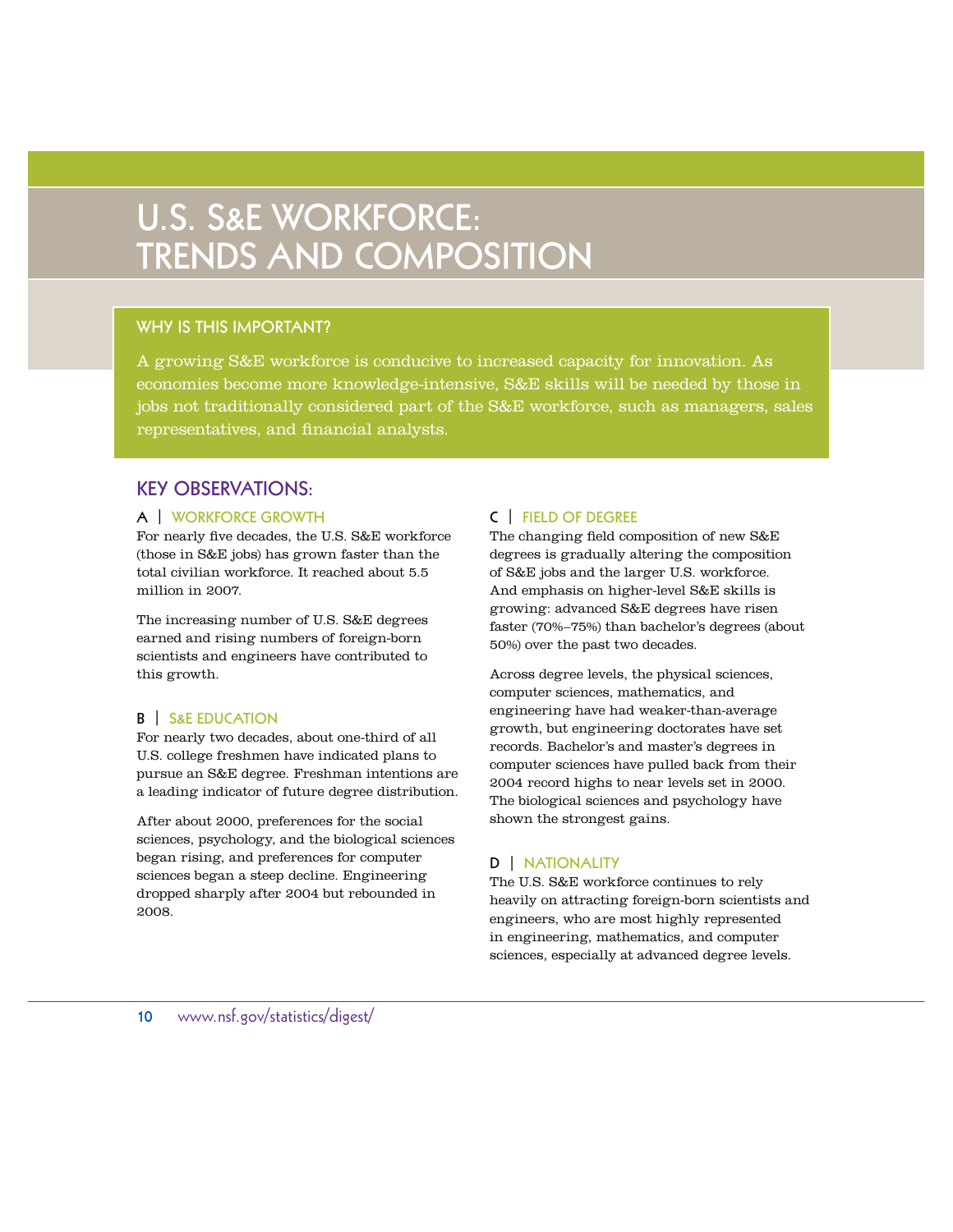

SEI 2010: **Growth of the S&E Workforce,** Chapter 3.



SEI 2010: **Undergraduate Enrollment in the United States,** Chapter 2.





SEI 2010: **S&E Master's Degrees,** Chapter 2.



NOTE: Data for 1999 extrapolated.

SEI 2010: **S&E Doctoral Degrees,** Chapter 2.



NOTE: Data for 1999 extrapolated. SEI 2010: **Undergraduate Degree Awards,** Chapter 2.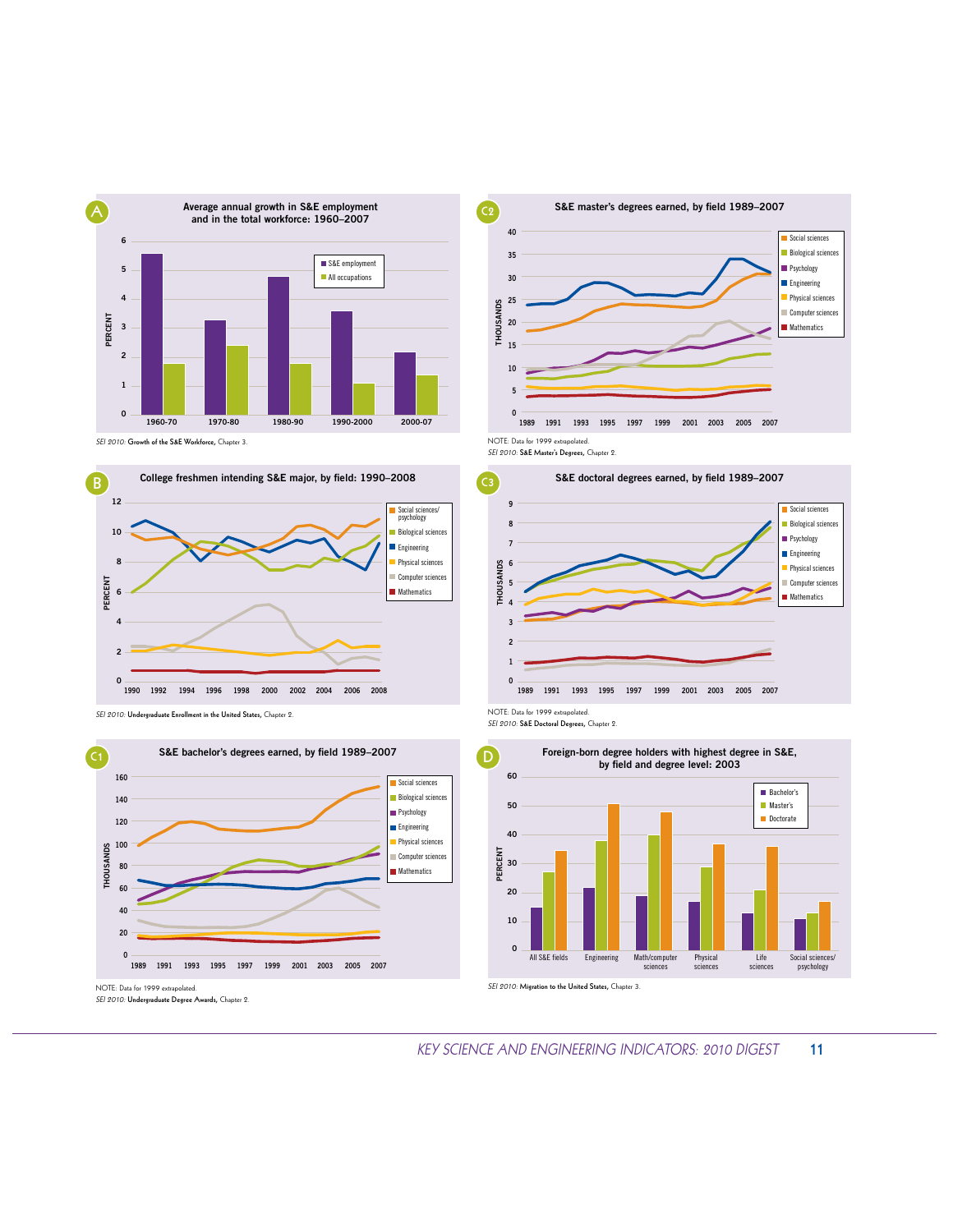### **RESEARCH OUTPUTS: PUBLICATIONS AND PATENTS**

#### **WHY IS THIS IMPORTANT?**

Research produces new knowledge, products, or processes. Research publications reflect contributions to knowledge, patents indicate useful inventions, and citations on patents to the scientific and technical literature indicate the linkage between research and practical application.

#### **KEY OBSERVATIONS:**

#### **A | PUBLICATIONS**

The EU-27 leads the world in numbers of S&E articles published, but the United States continues to be the top country producer.

China, with a rapidly developing science base, produced 8% of the world's research publications in 2008, becoming the second largest singlecountry producer. It ranked 14th in 1995, with 2% of world share.

#### **B | RESEARCH PORTFOLIOS**

The distribution of a country's research publications across different fields broadly reflects its research priorities and relative strengths, as well as its ability to absorb advances achieved elsewhere.

More than half of U.S. articles report on research in the medical and life sciences. In contrast, more than half of the research articles published by Asian scientists and engineers are in the natural sciences and engineering.

#### **C | PATENTS**

Patents protect the property rights of inventors. Patent awards are rising as knowledge-intensive economic activity expands worldwide.

Inventors from around the globe seek patent protection in the United States because of its large and open market. U.S. patents awarded to foreign inventors offer a broad indication of the distribution of inventive activity around the globe.

Inventors in the United States, the EU-27, and Japan produce almost all of these patents. U.S. patenting by Asian inventors is on the rise, driven by activity in Taiwan and South Korea, but Chinese and Indian patenting remains modest.

#### **D | SCIENCE-PATENT LINKAGE**

Patents list the prior scientific and technological knowledge on which they are built. Increasingly, U.S. patent applications have cited scientific articles as one such source.

Article citations have risen from 92,000 in 1998 to 110,000 in 2008, with 68% of these patent citations being to literature in the biological and medical sciences. About half of the 2008 citations were to non-U.S. articles.

Over 60% of the U.S.-authored articles cited on U.S. patents have academic scientists and engineers as authors, indicating the link between academic research and valuable inventions.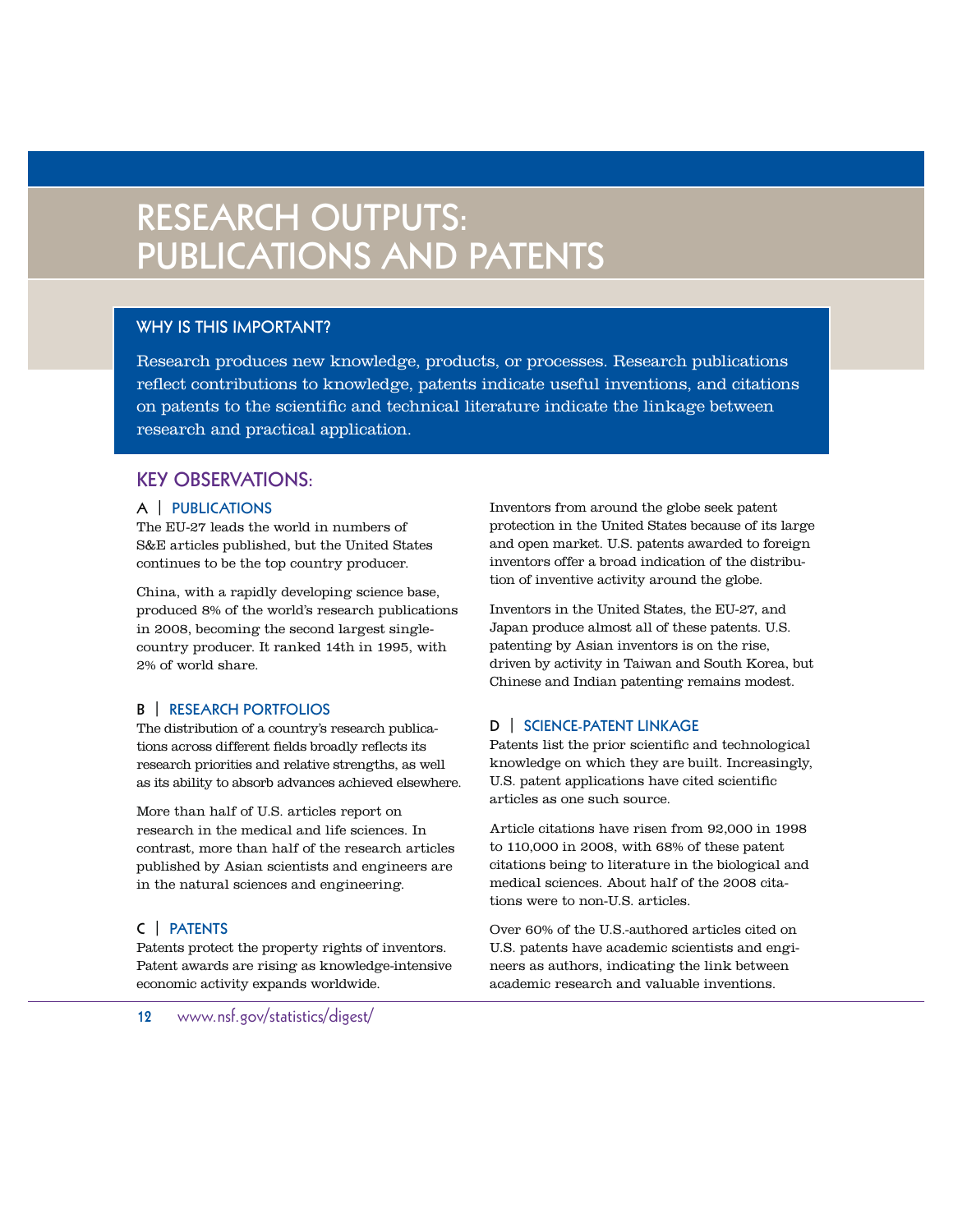

SEI 2010: **S&E Article Output,** Chapter 5.



NOTE: Natural sciences include astronomy, chemistry, physics, geosciences, mathematics, and computer sciences. SEI 2010: **S&E Article Output,** Chapter 5.



NOTES: "Other Asia" is China, India, Indonesia, South Korea, Philippines, Singapore, Taiwan, Thailand, Vietnam. Three-year moving average. SEI 2010: **Global Trends in Patenting,** Chapter 6.



SEI 2010: **Patent-to-Literature Citations,** Chapter 5.



SEI 2010: **Patent-to-Literature Citations,** Chapter 5.

KEY SCIENCE AND ENGINEERING INDICATORS: 2010 DIGEST **13**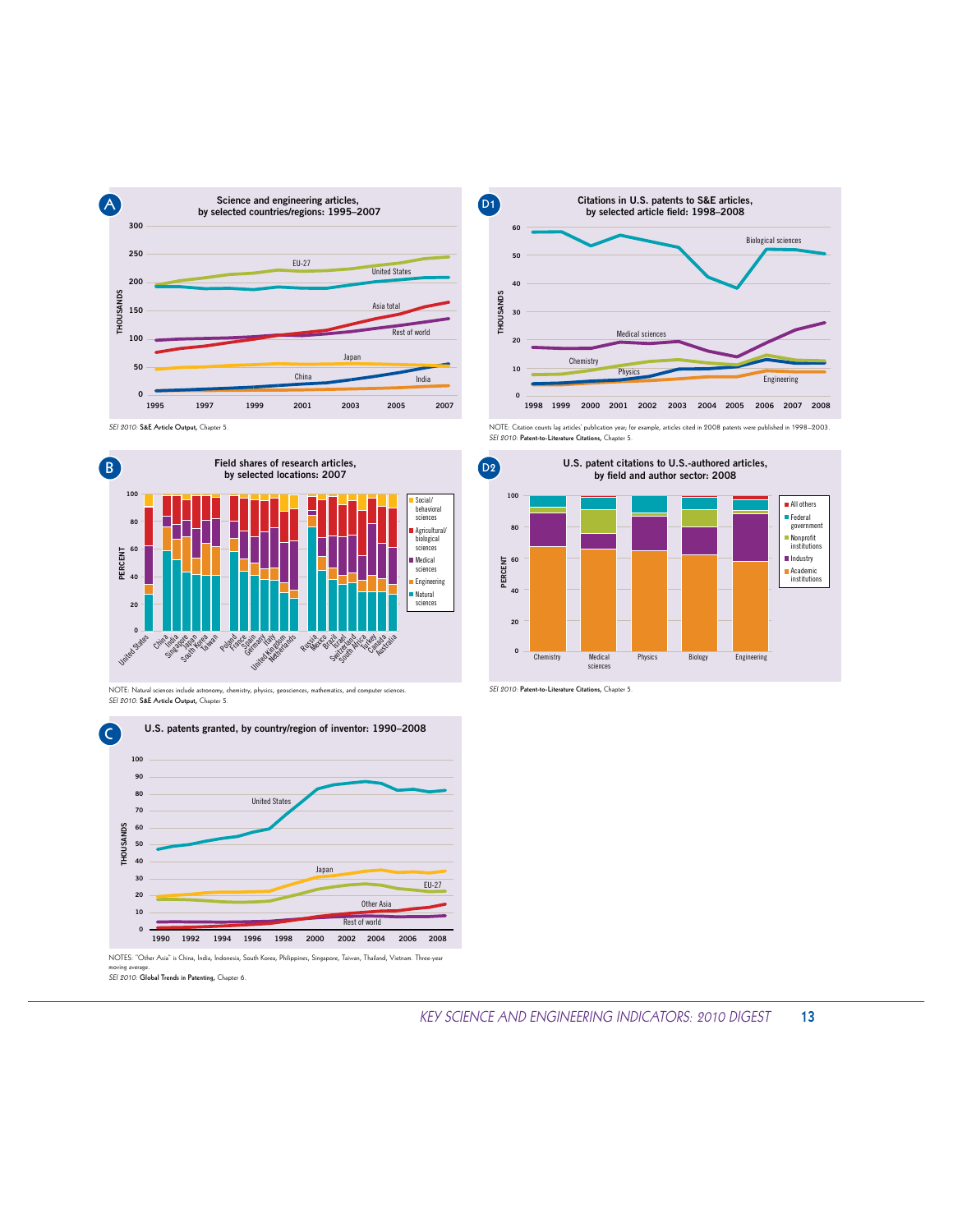### **GEOGRAPHY OF S&T: GLOBALIZATION OF CAPABILITIES**

#### **WHY IS THIS IMPORTANT?**

Today's interdependent economies rely on science, engineering, and technology for innovations that will keep them competitive. To that end, many governments have adopted policies to build or improve national S&T capabilities.

#### **KEY OBSERVATIONS:**

#### **A | R&D DISTRIBUTION**

The distribution of R&D expenditures has shifted from 1996 to 2007. Asia's share has risen to nearly one-third, driven mostly by China's rapid R&D growth.

#### **B | RESEARCHERS**

The estimated number of researchers grew from about 4 million in 1995 to about 5.8 million in 2007, rising more rapidly in developing than in industrialized countries.

The combined U.S./EU-27 share of researchers declined from 51% to 49%; Japan's share dropped from 17% to 12%. The combined shares of South Korea, Taiwan, China, and Singapore rose from 16% to 31%.

#### **C | CROSS-BORDER R&D**

Overseas R&D expenditures by foreign affiliates of U.S. multinational companies (MNCs) rose from \$12.6 billion in 1995 to \$28.5 billion in 2006. Europe's share of these overseas expenditures fell from 73% to 65%, and Asia's share increased from 15% to 20%.

Foreign MNCs spent \$34 billion in the United States in 2006, up from \$15 billion in 1995.

European-owned companies' share of these expenditures was little changed at 75%.

#### **D | HIGH TECHNOLOGY MANUFACTURING**

The U.S. and EU-20 shares of world high technology manufacturing output have remained at high levels for more than a decade, measured in value-added terms (broadly, final product sales less the cost of intermediate goods and services).

China's rapid growth in high-technology output has driven its substantial world share gain; output decline in Japan in that sector has resulted in a steep share loss.

#### **E | HIGH TECHNOLOGY EXPORTS**

Exports of high technology products (excluding intra-EU trade) expanded from \$732 billion in 1995 to \$2.3 trillion in 2008, resulting in major shifts in countries' export positions.

U.S. and Japan's world high technology export shares fell by about one-third and one-half over the period, respectively; the EU-27's share was stable.

China's share more than tripled, reaching 20%. Exports of the Asia-8 economies, steady at about 28%, included substantial intermediate goods trade with China and other Asian economies.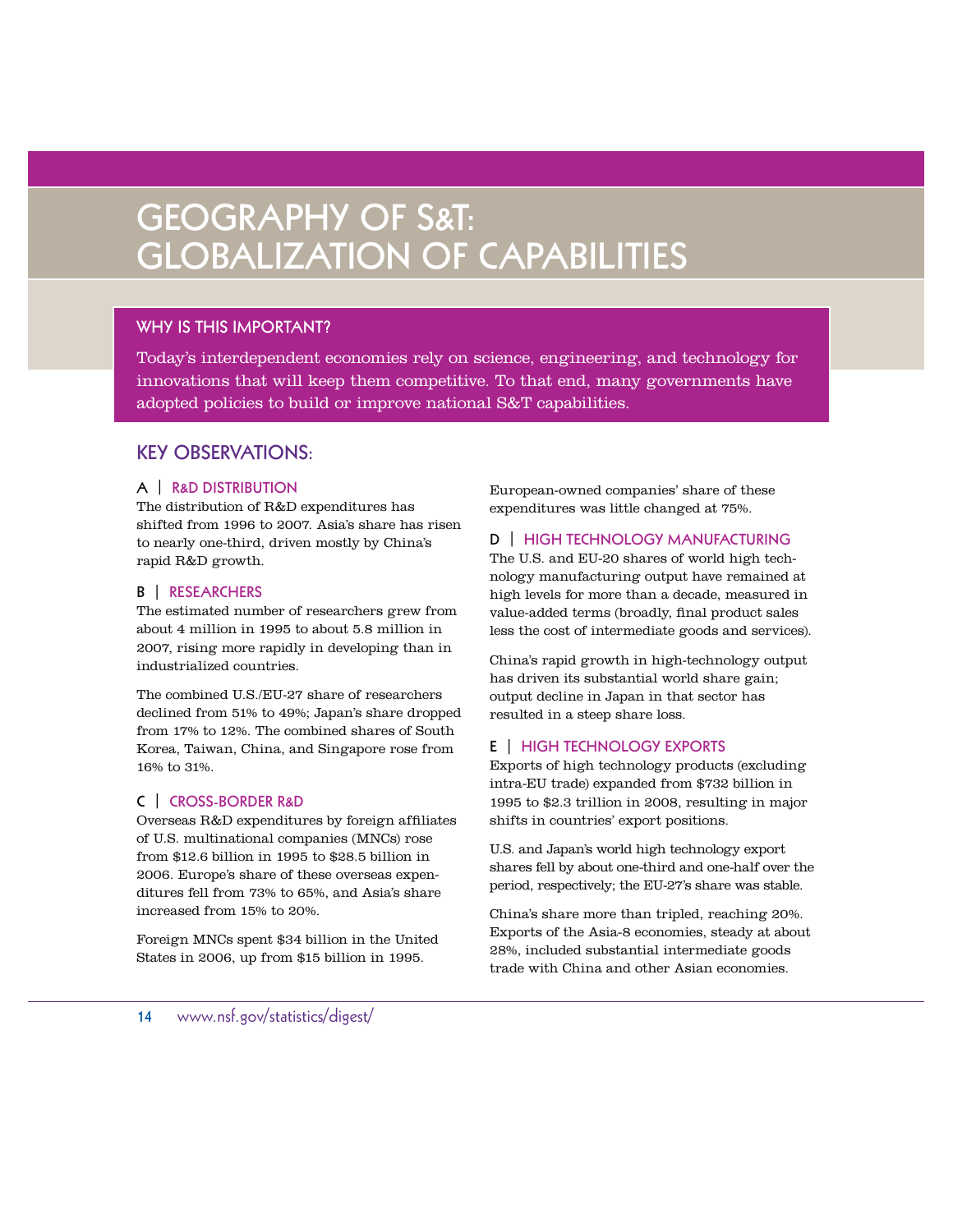



SEI 2010: **Global Patterns of R&D Expenditures,** Chapter 4.



NOTE: Estimated number of researchers (in millions) is for 2007 and shown below country/economy. U.S. 2007 estimate based on long-term growth rate. SEI 2010: **Global S&E Labor Force,** Chapter 3.





NOTES: China includes Hong Kong. Excludes intra-EU trade. SEI 2010: **Trade of High-Technology Goods,** Chapter 6.

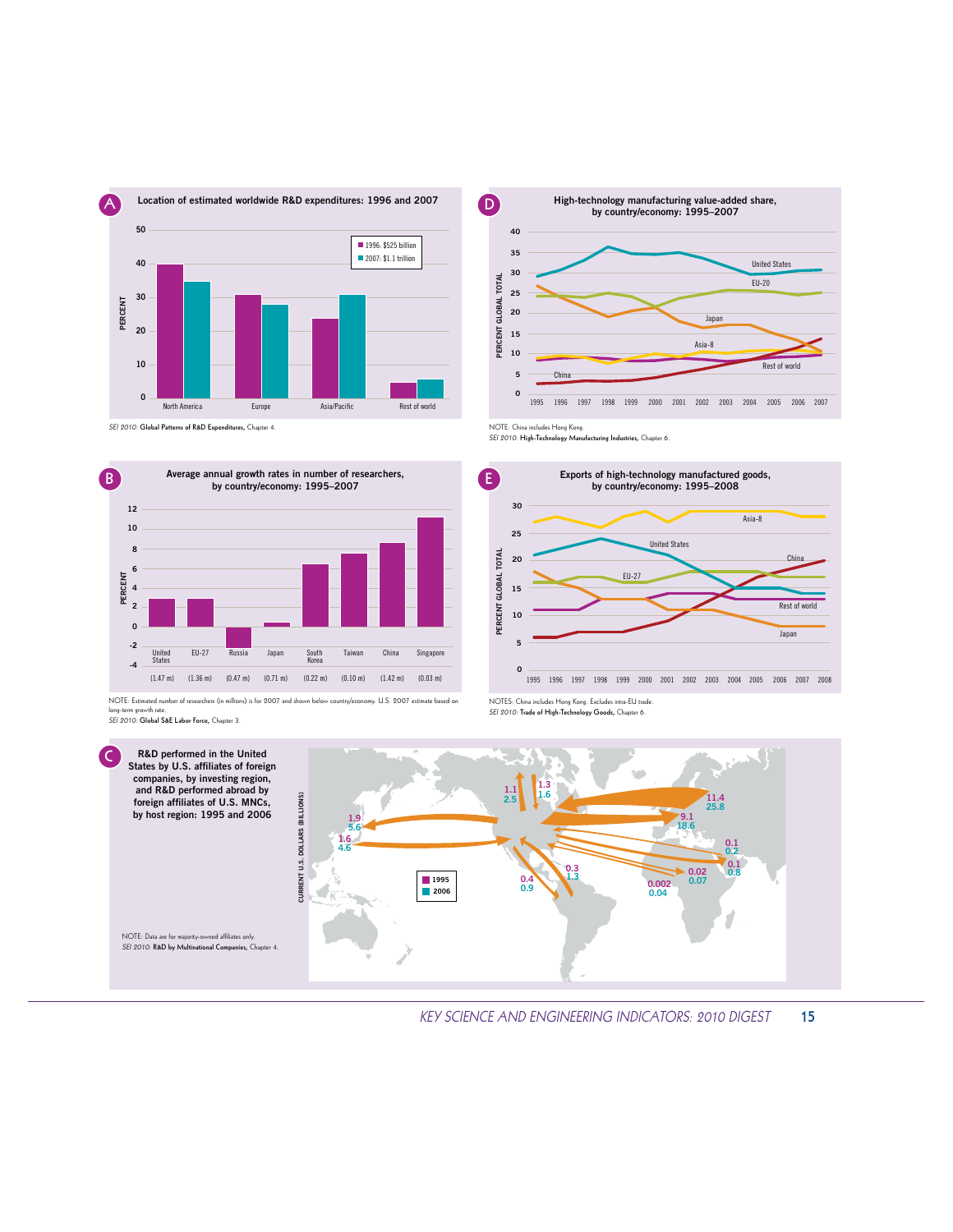### **GLOSSARY AND KEY TO ACRONYMS**

**Applied research.** Systematic study to gain knowledge or understanding to meet a specific, recognized need.

**ARRA.** American Recovery and Reinvestment Act of 2009.

**Asia-8.** China, India, Japan, Malaysia, Singapore, South Korea, Taiwan, Thailand.

**Basic research.** Systematic study to gain more comprehensive knowledge or understanding of the subject under study without specific applications in mind.

**Development.** Systematic use of the knowledge or understanding gained from research directed toward the production of useful materials, devices, systems, or methods, including the design and development of prototypes and processes.

**DOD.** Department of Defense.

**DOE.** Department of Energy.

**GDP.** Gross domestic product. The market value of all final goods and services produced within a country within a given period of time.

**EU-20.** The 20 European Union member nations with substantial high technology manufacturing: Austria, Belgium, Bulgaria, Czech Republic, Denmark, Finland, France, Germany, Greece, Hungary, Ireland, Italy, Netherlands, Poland, Portugal, Romania, Slovakia, Spain, Sweden, United Kingdom.

**EU-27.** The 27 member nations of the European Union: Austria, Belgium, Bulgaria, Cyprus, Czech Republic, Denmark, Estonia, Finland, France, Germany, Greece, Hungary, Ireland, Italy, Latvia, Lithuania, Luxemburg, Malta, the Netherlands, Poland, Portugal, Romania, Slovakia, Slovenia, Spain, Sweden, United Kingdom.

**HHS.** Department of Health and Human Services.

**High technology manufacturing.**

Manufacturing in five industries, identified by the Organization for Economic Co-operation and Development, that have particularly strong linkages to science and technology: aerospace, communications and semiconductors, computers and office machinery, pharmaceuticals, and scientific instruments.

#### **Knowledge-intensive economy.**

Economies in which research, its commercial exploitation, and intellectual work play a substantial role.

**Majority-owned affiliate.** Affiliates in which the ownership stake of parent companies exceeds 50%.

**MNC.** Multinational company.

**NASA.** National Aeronautics and Space Administration.

**NSB.** National Science Board.

**NSF.** National Science Foundation.

**R&D.** Research and development.

**R&D intensity.** R&D as a proportion of gross domestic product.

**S&E.** Science and engineering.

**S&T.** Science and technology.

**SEI.** Science and Engineering Indicators.

**SRS.** Division of Science Resources Statistics, National Science Foundation.

**Value-added.** Sales minus the cost of purchased domestic and foreign inputs and materials.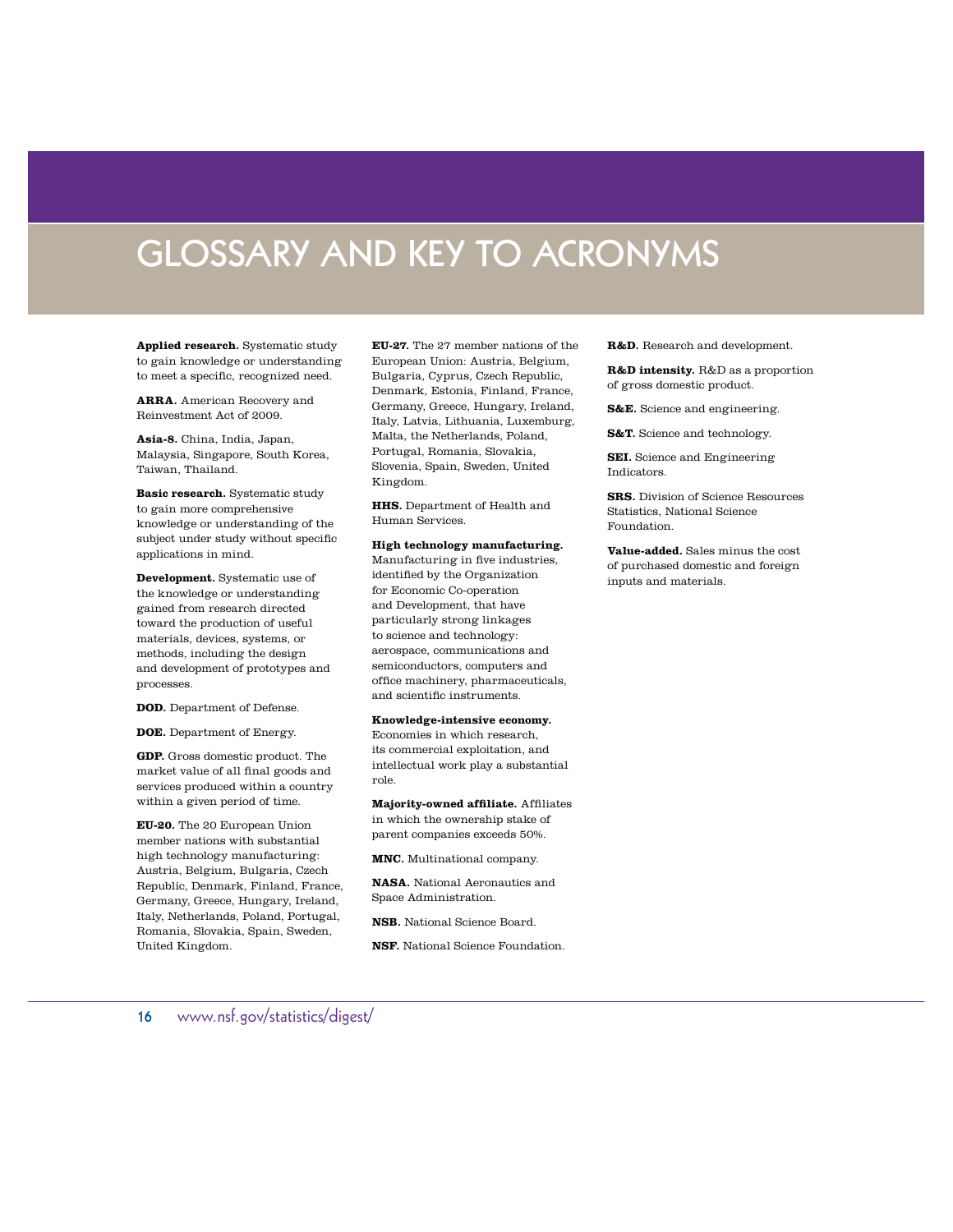### **EXPLORE FURTHER**

**T** o read more on the themes presented in this digest, please see the detailed analysis and fuller discussion of each of the key indicators presented in SEI 2010. Each theme is matched with its source SEI 2010 chapter or chapters in the list below. SEI 2010 also provides a wealth of detailed information on U.S. mathematics and science education at the elementary and secondary levels (Chapter 1), public attitudes and understanding of science and engineering (Chapter 7), and state-level comparisons of selected science and engineering indicators (Chapter 8).

#### **GLOBAL R&D: MEASURING COMMITMENT TO INNOVATION**

Chapter 4. Research and Development: National Trends and International Linkages

#### **U.S. R&D: FUNDING AND PERFORMANCE**

Chapter 4. Research and Development: National Trends and International Linkages

Chapter 5. Academic Research and Development

#### **U.S. R&D: FEDERAL PORTFOLIO**

Chapter 4. Research and Development: National Trends and International Linkages

Chapter 5. Academic Research and Development

#### **U.S. S&E WORKFORCE: TRENDS AND COMPOSITION**

Chapter 2. Higher Education in Science and Engineering

Chapter 3. Science and Engineering Labor Force

#### **RESEARCH OUTPUTS: PUBLICATIONS AND PATENTS**

Chapter 5. Academic Research and Development

Chapter 6. Industry, Technology, and the Global Marketplace

#### **GEOGRAPHY OF S&T: GLOBALIZATION OF CAPABILITIES**

Chapter 3. Science and Engineering Labor Force

Chapter 4. Research and Development: National Trends and International Linkages

Chapter 6. Industry, Technology, and the Global Marketplace

# **www.nsf.gov/statistics/indicators/**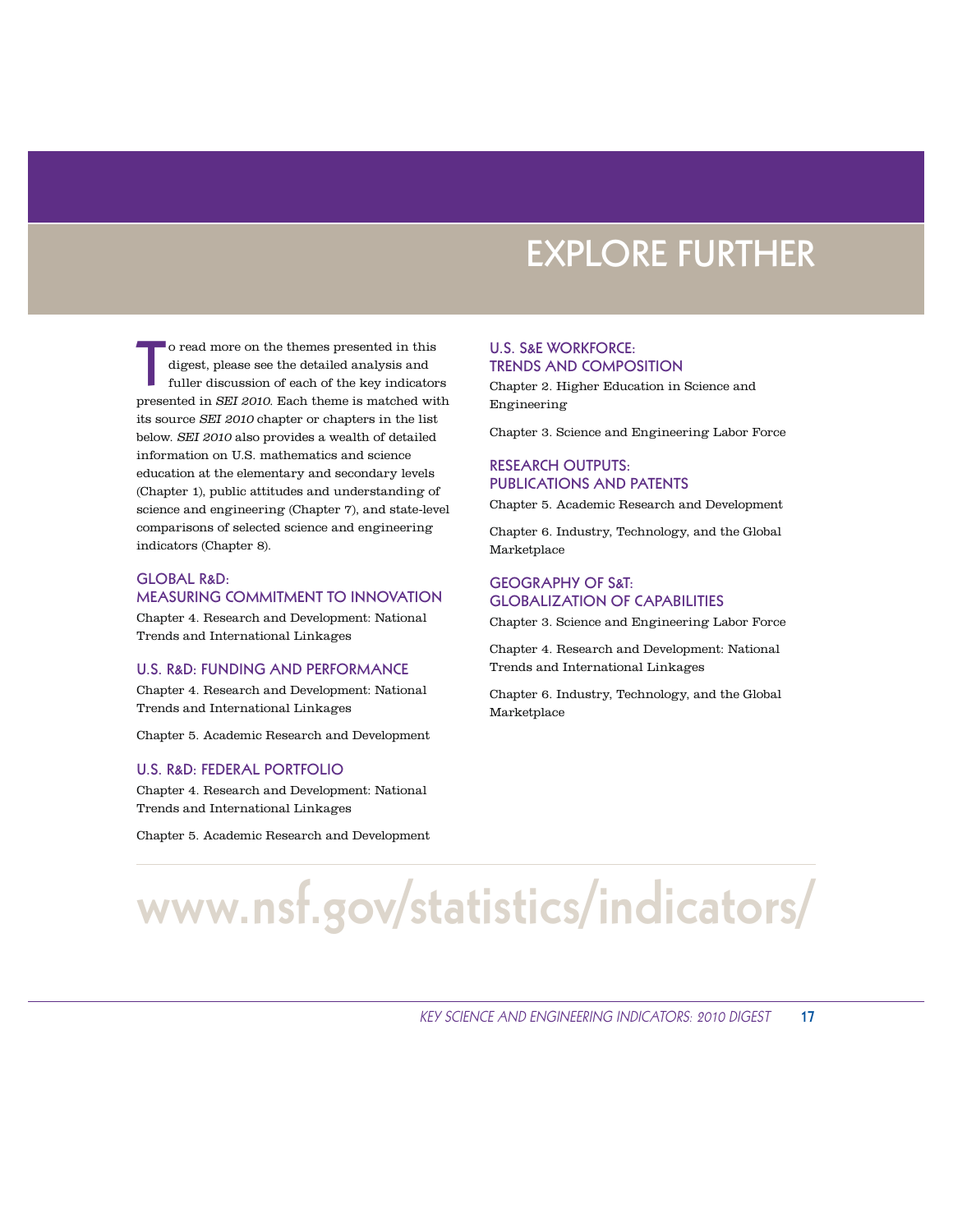### **SEI 2010 ONLINE RESOURCES**

**T** he complete SEI 2010 report and its related resources, described below, are available on the Web at www.nsf.gov/statistics/indicators/. An interactive version of this digest is also available online at www.nsf.gov/statistics/digest/.

**Companion piece.** The Board's companion piece, Globalization of Science and Engineering Research (NSB 10-03), is a "companion" policy statement to SEI <sup>2010</sup>. The Board focuses in this document on trends that it believes raise important policy concerns and should be brought to the attention of the President, Congress, and the public.

**State data tool.** This interactive data tool is associated with Chapter 8, "State Indicators." By selecting indicators and states, data users can create custom tables.

**Presentation graphics.** Presentation graphics, in PowerPoint slide and image (JPEG) formats, accompanied by their supporting data (Excel), are based on figures in the full SEI 2010 text. Selected figures are modified to fit the presentation-slide format, and slides can be previewed using the thumbnail view.

**Source data.** Data supporting each figure, table, and appendix table in SEI 2010 are available for download in Excel format. Links are provided on the SEI <sup>2010</sup> main page to the lists of figures, tables, and appendix tables, each organized by chapter.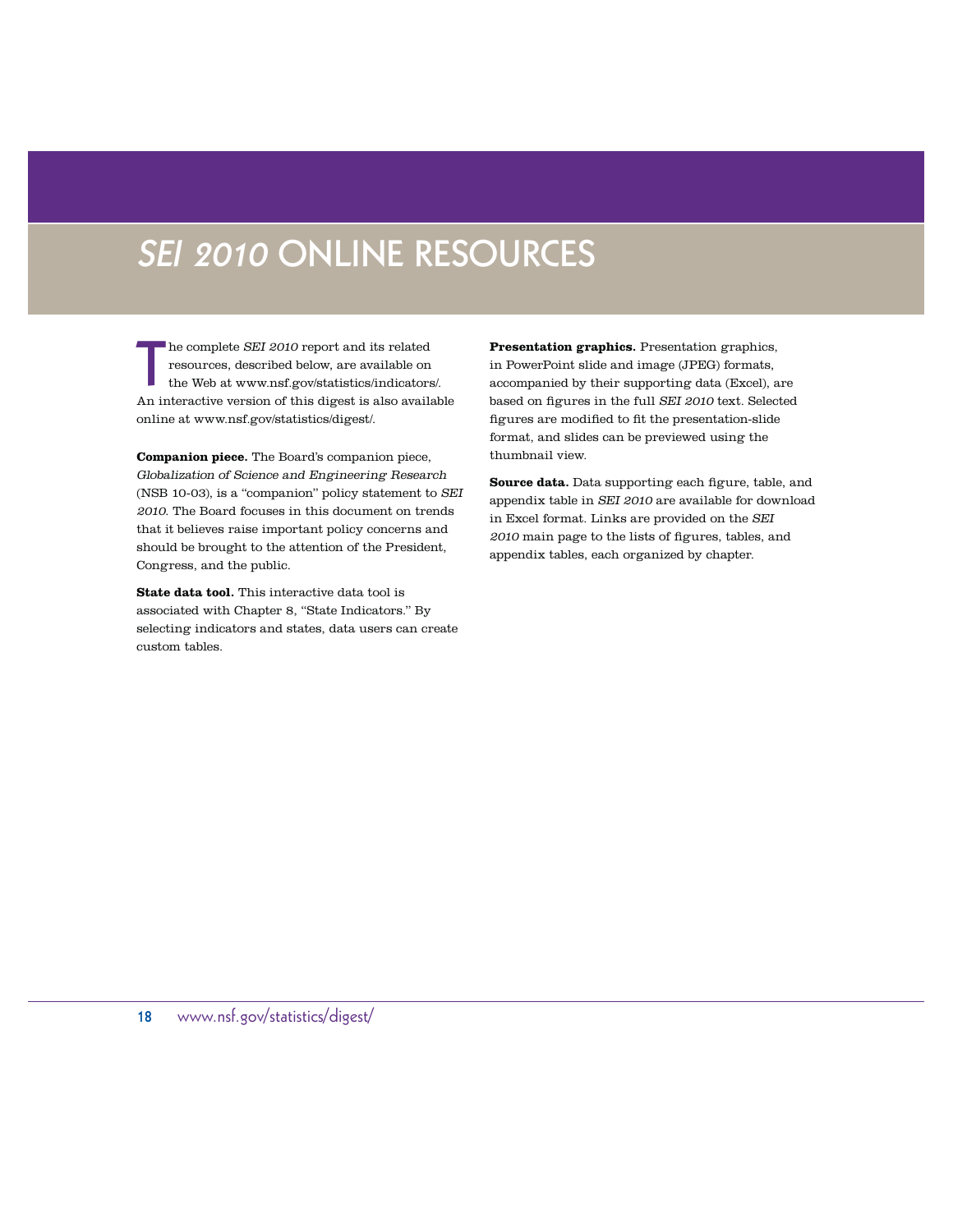#### **ACKNOWLEDGMENTS**

This digest was developed with guidance from the National Science Board by Rolf Lehming, National Science Foundation, Division of Science Resources Statistics (SRS), assisted by the Division's analytic staff. The volume was edited by Cheryl Roesel, SRS. Eileen Kessler and staff at OmniStudio, Inc., designed the layout. Development of the Web version was guided by John Gawalt and produced by Robin Pentola, with technical assistance from staff of Compuware Corporation.

Proprietary data in "Research Outputs: Publications and Patents" were provided by Thomson Reuters, Science Citation Index and Social Sciences Citation Index, http://thomsonreuters.com/products\_services/science/; analytical support for article and patent data was provided by The Patent Board<sup>TM</sup>, http://patentboard.com/. Proprietary data in "Geography of S&T: Globalization of Capabilities" were provided by IHS Global Insight, World Industry Service database, and World Trade Service database.

#### **COVER IMAGE**

The cover design is based on a computer-simulated visualization of Mach 1 homogeneous turbulence, created by the passage of strong shock fronts through gas. Regions having the weakest vorticity are blue. As the vorticity increases in strength, regions become red, yellow, and, finally, white. The dynamic visualization was created at the Laboratory for Computational Science and Engineering (LCSE), a facility in the University of Minnesota's Digital Technology Center, where innovative hardware and system software solutions to problems in computational science and engineering can be tested and applied. Work in the LCSE has been supported by a series of National Science Foundation equipment grants (most recently CNS 07-08822). (Credit: Paul Woodward, Laboratory for Computational Science and Engineering, University of Minnesota.)